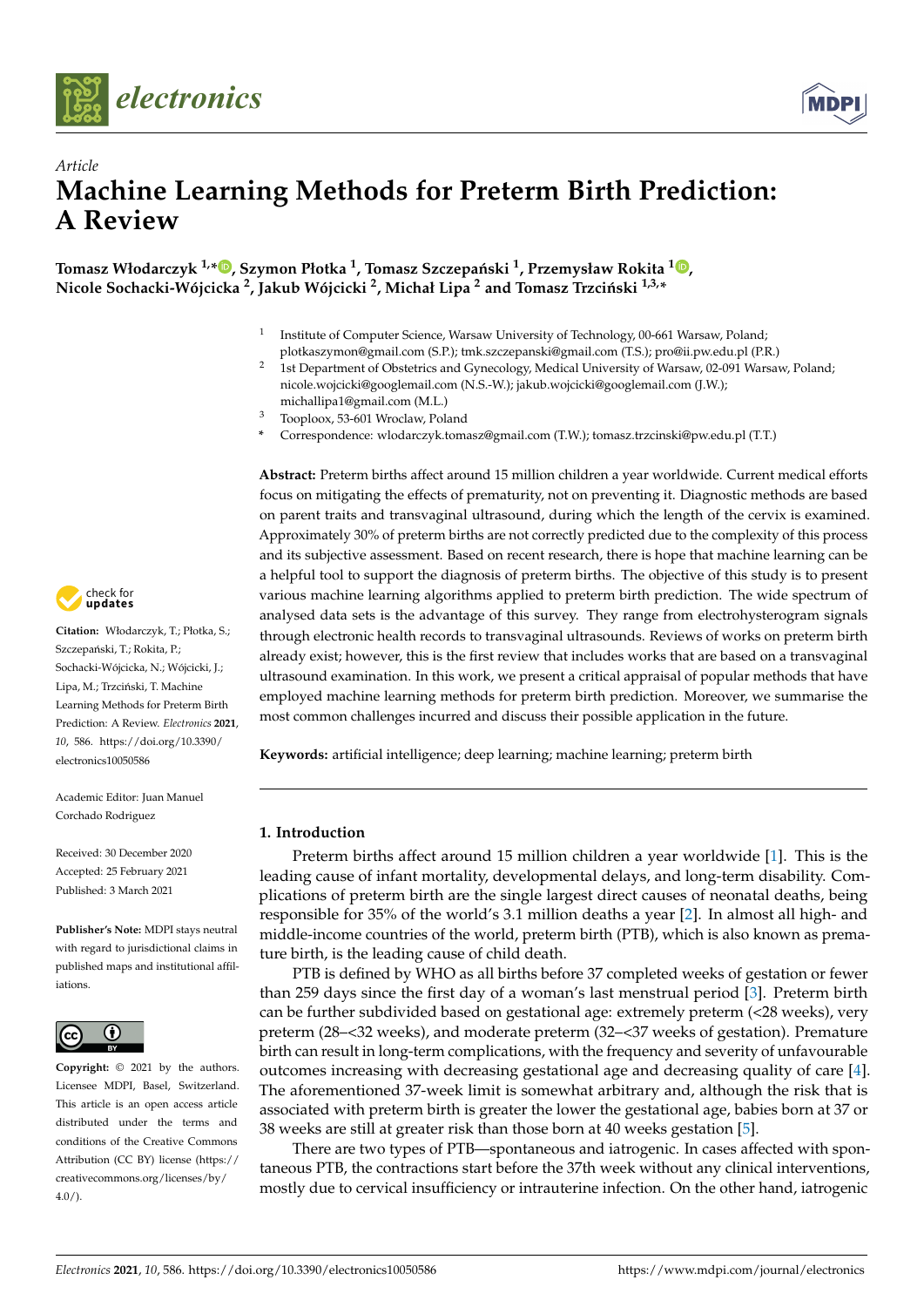PTB occurs in severe, gestational complications, such as preeclampsia (PE) or fetal growth restriction (FGR). In this group, preterm delivery is recommended due to endangered fetal or maternal wellbeing. In high-income countries with widely available access to healthcare professionals, the iatrogenic preterm birth occurs significantly more frequently than in low-income countries. However, the prevalence of PTB is similar worldwide, regardless of the part of the globe [\[6\]](#page-19-5).

The natural and desirable date of birth occurs after 37 weeks of pregnancy. The earlier the newborn is delivered, the higher the risk of prematurity complications and the need for a longer stay in the neonatal intensive care unit (NICU). Moreover, a prolonged stay in NICU can cause significant stress among the patient's family and generates costs for the healthcare system. According to the literature, certain screening methods may identify patients with an increased risk of PTB and imply subsequent, prophylactic steps [\[7\]](#page-19-6). Ultrasonographic, transvaginal measurement of the cervical length (CL) between  $18 + 0$  and  $22 + 0$  weeks of gestation is a recognised, popular screening method for estimating the risk of a PTB that has become a standard in prenatal care worldwide. Nonetheless, a significant rate of PTBs occurs in patients that are identified as low-risk at the mid-trimester scan [\[8\]](#page-19-7); thus, we believe that further studies may improve future prediction models.

Ultrasonographic measurement depends on several factors, such as the quality of the ultrasound system, the experience of the sonographer, and the technique of the examination. Because many factors affect the final result, each measurement may be altered due to various conditions of certain ultrasound examinations, and many details may not be visible for the human eye. We hope that ML methods can help in reducing the number of PTBs. These methods, which have already been used in signal and image analysis to generate artificial data, could improve predictions by analysing multiplanar, ultrasonographic images [\[9](#page-19-8)[,10\]](#page-19-9). Additionally, they might discover some new features that may be incorporated into current screening strategies. Machine learning can help to analyse the quality of known markers [\[11\]](#page-19-10) or lead to the discovery of new ones. New algorithms for text analysis allow for using descriptions of medical examinations performed during pregnancy as an input of prediction models, which opens up many new possibilities [\[12\]](#page-19-11).

In this work, we review articles on preterm birth prediction using ML methods that may potentially be incorporated into perinatal medicine. We have chosen publications that contribute to this area from almost the very beginning of scientists' interest in this topic. Because of the small number of works, we were able to analyse a wide time frame, from 1994 until today. The studies to date have mainly used electronic health records (EHR) statistics as well as electrohysterography (EHG) and uterine electromyography (EMG) records. In recent years, fruitful attempts at using transvaginal (TVS) ultrasound image data have emerged .

The early days of research on this topic were not hopeful. The results that were attained by the created models were worse than the toss of a coin, but over the years this has significantly improved. In our review, we can see a variety of tools being used, from expert systems, through SVM classifiers [\[13\]](#page-19-12) to deep neural networks [\[14\]](#page-19-13). What is important, in all of the reviewed articles, predictions were made on data that were gathered before labour. This is key to developing a predictive system to detect the risk of preterm birth before it happens. The structure of our work is based on the chronology of publications with an additional division into the data types that were used for research.

We hope that our work indicates noteworthy directions of development and also confirms the need to analyse the topic of premature births due to the seriousness of this matter and still a lot of room for improvement. The results presented in this paper are promising despite the difficulty of diagnosis of preterm delivery given the lack of understanding about its causes.

The remainder of this work is organised in the following manner. In Section [2](#page-2-0) we present preliminaries: PTB problem description, difficulties, future challenges and data imbalance problem. In Section [3](#page-5-0) we present four medical fields that are utilised for preterm birth detection, such as electrohysterography (EHG), electronic health records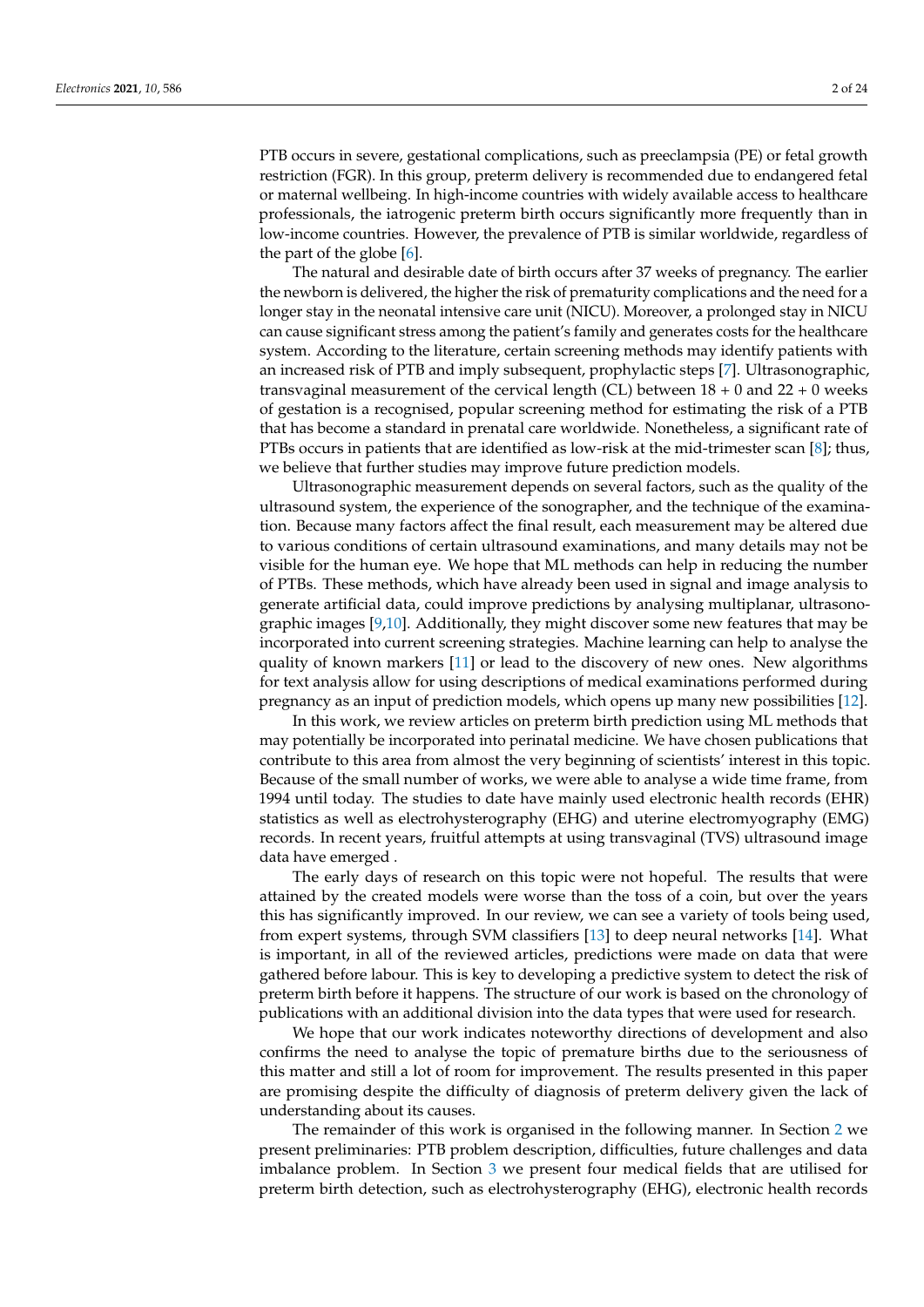(EHR), transvaginal ultrasound (TVS), and uterine electromyography (EMG) (Table 3). In Section [4,](#page-13-0) we present a discussion on the future of ML applications and noteworthy directions for cooperation between doctors and data scientists. Finally, in Section [5](#page-18-0) we conclude the paper.

## <span id="page-2-0"></span>**2. Preliminaries**

## *2.1. Preterm Birth Prediction*

The rate of preterm birth has not been significantly reduced throughout the last 30– 40 years, although there were many efforts and studies to reduce this number. PTB is considered the main cause of infant mortality, impaired neurodevelopment and long-term disability. This problem is not only limited to low-income countries. The United States and Brazil are both at the forefront in terms of preterm birth rates (at the 6th and 10th position, respectively). On the other hand, Belarus ranks first with the lowest rate of preterm births, corresponding to 4.1 per 100 births [\[15\]](#page-19-14).

For most of the 20th century, premature births were considered to be an unpredictable and unavoidable fact of life. According to WHO, 1.1 million of born too soon babies dies in the postnatal period due to prematurity complications [\[16\]](#page-19-15). It is estimated that three-quarters of them could survive if certain medical management was administered [\[17\]](#page-19-16). In recent years, the simultaneous development of advanced medical technologies and machine learning (ML) has allowed for an increase in the quality of healthcare. Many clinical issues remain unsolved despite the above mentioned constant progress in the various fields of science.

For several decades, many researchers have been trying to solve premature births by applying various types of machine learning algorithms. Hence, different methods have been developed to address either sPTB detection or classification. Particularly, the authors analyze ML-based approaches like Support Vector Machine (SVM) [\[18\]](#page-19-17), K-Nearest Neighbors (KNN) [\[19\]](#page-19-18), and Convolutional Neural Networks (CNNs) [\[9](#page-19-8)[,10\]](#page-19-9). A fundamental motivation for this topic is that with preterm birth prediction, the lives of many children can be saved or spared the many consequences of preterm birth. With the help of early detection of preterm birth, steps can be taken to maintain the pregnancy. Modern medicine has the tools to accomplish this task. All that is missing is a crucial element: early warning [\[20\]](#page-19-19). Using machine learning methods to create a prediction model can allow for this foresight.

## *2.2. Difficulties and Future Challenges*

Timely detection of pregnancies at high risk of spontaneous preterm birth (sPTB) is a challenge that can help reduce the number of miscarriages and side effects later in life for premature babies. Nearly half of all sPTBs are found in women with no known clinical risk factors. Current sPTB diagnostic methods, such as obstetric interview, maternal features and transvaginal ultrasound examination of the cervix, did not lower the PTB rate. It is the reason why PTB is a difficult and complex real-world problem. This challenge stems from the nature of pregnancy data, which changes dynamically, is noisy, and often contains missing data for important groups of variables (e.g., genetic data) [\[20\]](#page-19-19). Accurate classification and prediction of PTB are challenging tasks considering the large variety of potential factors and the constant lack of reliable data on variables. Another challenge is the waiting time for hardly available data (due to pregnancy duration), the acquisition and processing of which requires the Medical Ethics Committee's approval. The current etiological factors that influence PTB are still mostly unknown. A better understanding of the underlying variables and the use of machine learning methods to develop new methods to predict PTB better may prove crucial.

## <span id="page-2-1"></span>*2.3. Data Imbalance*

The class imbalance problem arises when the class of interest is relatively rare compared with other class(es) [\[21\]](#page-19-20). Many traditional algorithms to machine learning assume that the target classes share similar prior probabilities. In many real-world applications,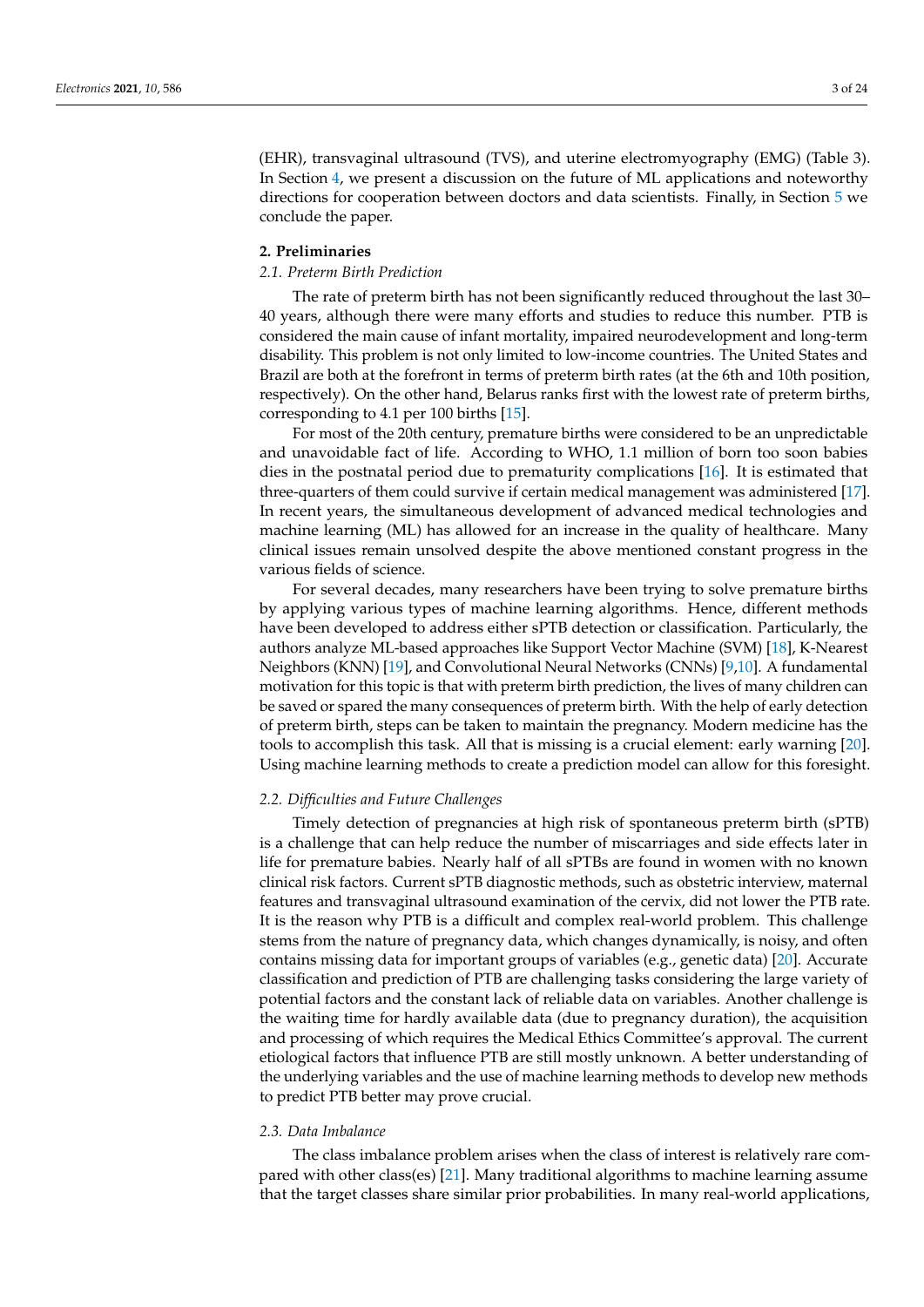this assumption is not valid. Supervised learning methods require labelled training data, and in classification problems, each data sample belongs to a known class. In a binary classification problem with data samples from two groups, class imbalance occurs when one class, the minority group, contains significantly fewer samples than the other class, the majority group [\[22\]](#page-19-21).

In imbalanced dataset almost all the instances are labelled as one class, while far fewer instances are labelled as the other class, usually the more important class [\[23\]](#page-19-22). A well-known class imbalanced machine learning scenario is the medical diagnosis task of detecting disease, where the majority of the patients are healthy and detecting disease is of greater interest. One can find examples in medical field [\[24\]](#page-19-23)—Grzymala et al. [\[25\]](#page-19-24) propose how to increase the sensitivity of preterm birth prediction. PTB occurrence is an example of skewed distribution, so solving class imbalance is here an important issue.

Standard machine learning algorithms tend to be overwhelmed by the majority class and ignore the minority class since they classify most of the data into the majority class. Class imbalance causes suboptimal classification performance. Most algorithms do not work correctly when the data sets are highly imbalanced. The minority class has much lower precision and recall than the majority class. Many practitioners have observed that for extremely skewed class distributions, the recall of the minority class is often equal to zero [\[26\]](#page-20-0).

Over the last ten years, machine learning and mostly deep learning methods have grown in popularity and were used successfully in many fields. However, very little statistical work has been done which properly evaluates techniques for handling class imbalance using deep learning. In fact, many researchers agree that the subject of deep learning with class imbalanced data is insufficiently researched [\[27\]](#page-20-1). However, some methods for coping with the imbalanced class in Convolutional Neural Networks are reviewed by Buda et al. [\[28\]](#page-20-2). In 2012 most existing imbalance learning techniques were only designed for and tested in two-class scenarios [\[29\]](#page-20-3). However, recent applications extend binary imbalance classifiers to multiclass data using the decomposition methods (e.g., One-vs-All) or adapt the intrinsic process in building the decision trees or adopt ensemble-based approaches [\[30\]](#page-20-4).

Addressing class imbalance with traditional machine learning techniques has been studied extensively over the last two decades. First publications and surveys in this topic come from the turn of the 2000s [\[23](#page-19-22)[,26](#page-20-0)[,31–](#page-20-5)[35\]](#page-20-6). For twenty years, many literature reviews on the topic have been developed—for a more in-depth study of the topic, the reader may familiarise with them. Comparison of results using 35 different benchmark datasets on 7 sampling techniques and 11 commonly-used learning algorithms can be found in the analysis performed by Van Hulse et al. [\[36\]](#page-20-7).

The majority class bias can be diminished by altering the training data to decrease imbalance or modifying the model's underlying learning or decision process to increase sensitivity towards the minority group. Methods for handling class imbalance are grouped into data-level techniques (e.g., data sampling) and algorithm-level methods (e.g., costsensitive and ensemble learning).

Data-level techniques can be subdivided into categories:

- undersampling:
	- **–** non-heuristic random undersampling,
	- **–** one-sided selection [\[33\]](#page-20-8),
	- **–** wilson's editing [\[37\]](#page-20-9),
- oversampling:
	- **–** non-heuristic random oversampling,
	- **–** Synthetic Minority Oversampling Technique (SMOTE) [\[38\]](#page-20-10),
	- **–** borderline-SMOTE [\[39\]](#page-20-11),
	- **–** safe-level-SMOTE [\[40\]](#page-20-12),
	- **–** cluster-based over-sampling [\[41\]](#page-20-13),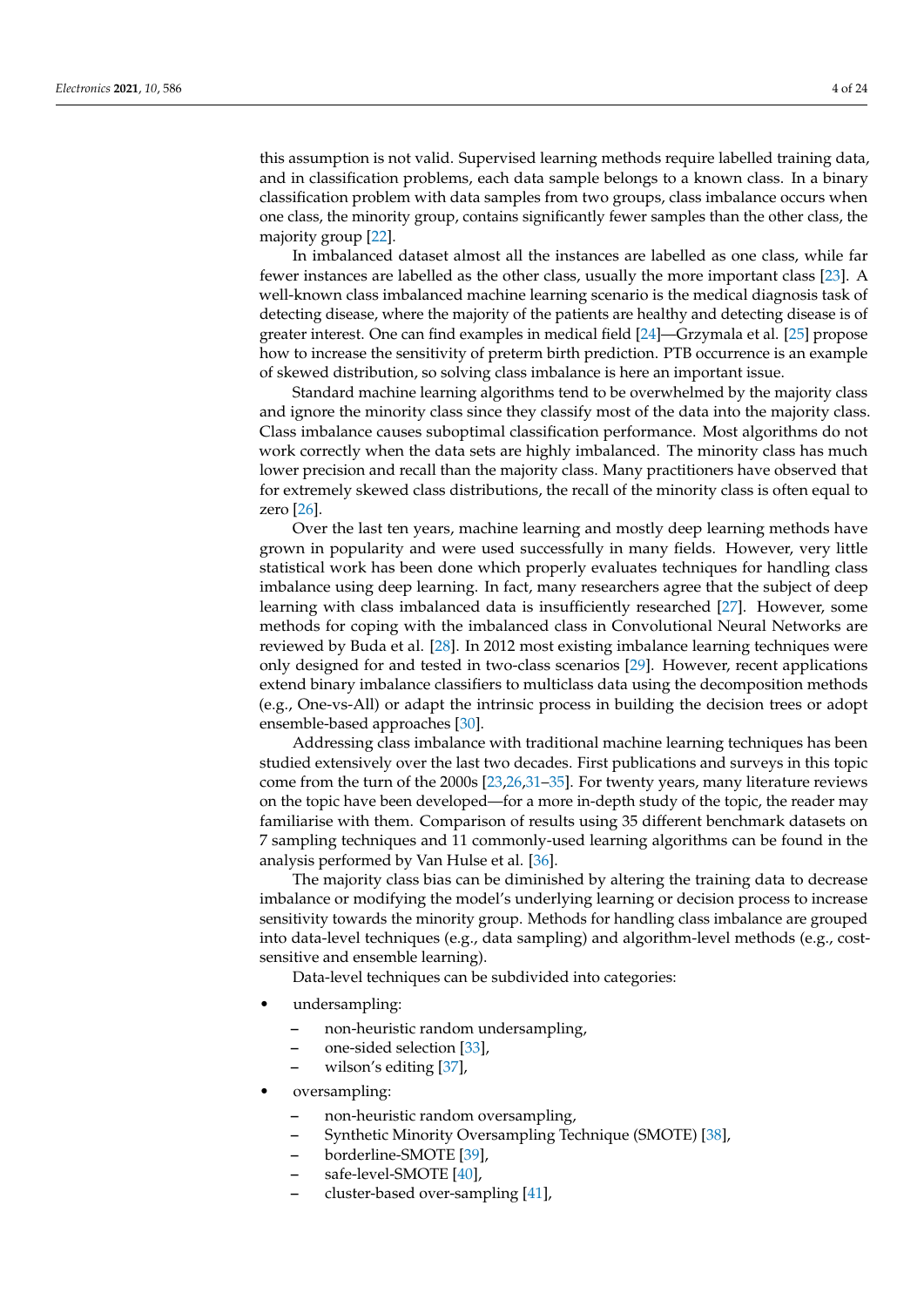**–** Adaptive Synthetic Sampling (ADASYN) [\[42\]](#page-20-14).

Random undersampling discards random samples from the majority group, while random oversampling duplicates random samples from the minority group. The downside of oversampling is that it increases training time and can be the cause of overfitting [\[43\]](#page-20-15). Random over-sampling does not actually increase any information and fails in solving the fundamental 'lack of data' problem. Overfitting occurs when a model fits too closely to the training data and cannot generalise to new data. Commonly used SMOTE method creates new non-replicated examples by interpolating neighbouring minority class instances. However, their broadened decision regions are still error-prone by synthesising noisy and borderline examples [\[44\]](#page-20-16). Therefore undersampling is often preferred to over-sampling [\[45\]](#page-20-17). Although undersampling does not introduce false dependencies and features to the data, it also is not without its shortcomings. The elimination of some samples from the training dataset may have two adverse effects:

- information loss—due to the elimination of informative or useful samples, classification effectiveness deteriorates,
- data cleaning—because of eliminating irrelevant, redundant, or even noisy samples, classification effectiveness is falsely improved.

In addition to the appropriate approach to the data, we should also focus on the classifier and the learning process. In learning extremely imbalanced data, the overall classification accuracy is often not an adequate measure of performance. A trivial classifier that predicts every case as the majority class can still achieve very high accuracy. We use metrics, such as true negative rate, true positive rate, weighted accuracy, precision, and recall, in order to evaluate learning algorithms' performance on imbalanced data. We want to provide an intuition of negative influence of imbalanced data on classifiers for the most popular ones (that we also recommend to use in review):

- SVM classifier—for a highly imbalanced classification, the majority class pushes the ideal decision boundary toward the minority class [\[21\]](#page-19-20),
- random forest—classifier induces each constituent tree from a bootstrap sample of the training data [\[46\]](#page-20-18). In learning extremely imbalanced data, there is a significant probability that a bootstrap sample contains few or even none of the minority class, which results in a tree with poor performance for predicting the minority class [\[47\]](#page-20-19).

Algorithmic methods for handling class imbalance do not alter the training data distribution. Instead, the learning or decision process is adjusted in a way that increases the importance of the positive class. Most commonly, algorithms are modified to take a class penalty or weight into consideration, or the decision threshold is shifted in a way that reduces bias towards the negative class. In cost-sensitive learning, penalties are assigned to each class through a cost matrix. Increasing the cost of the minority group is equivalent to increasing its importance, decreasing the likelihood that the learner will incorrectly classify instances from this group [\[48\]](#page-20-20). One of the biggest challenges in cost-sensitive learning is the assignment of an effective cost matrix.

Another type of methods for handling data imbalance are hybrid methods. They combine different sampling-techniques and algorithm-based modifications. Ensemble learning methods such as Boosting and Bagging are the most successful approaches. These methods combine the results of many classifiers. Most commonly met in literature methods are: AdaBoost [\[49\]](#page-20-21), Rare-Boost [\[50\]](#page-20-22), SMOTEBoost [\[51\]](#page-20-23), AsymBoost [\[52\]](#page-20-24), AdaCost [\[53\]](#page-21-0), MetaCost [\[54\]](#page-21-1), EasyEnsemble [\[35\]](#page-20-6)and BalanceCascade [\[35\]](#page-20-6).

Contemporary classification methods that are based on deep convolutional neural networks can also follow classic class re-sampling or cost-sensitive training. However, Huang et al. [\[44\]](#page-20-16) proposed that, given an imagery dataset with imbalanced class distribution, our goal is to learn a Euclidean embedding from an image into a feature space. The embedded features are discriminative without any possible local class imbalance. The presented in work Large Margin Local Embedding (LMLE) approach offers crucial feature representations for the following classification to perform well on imbalanced data. After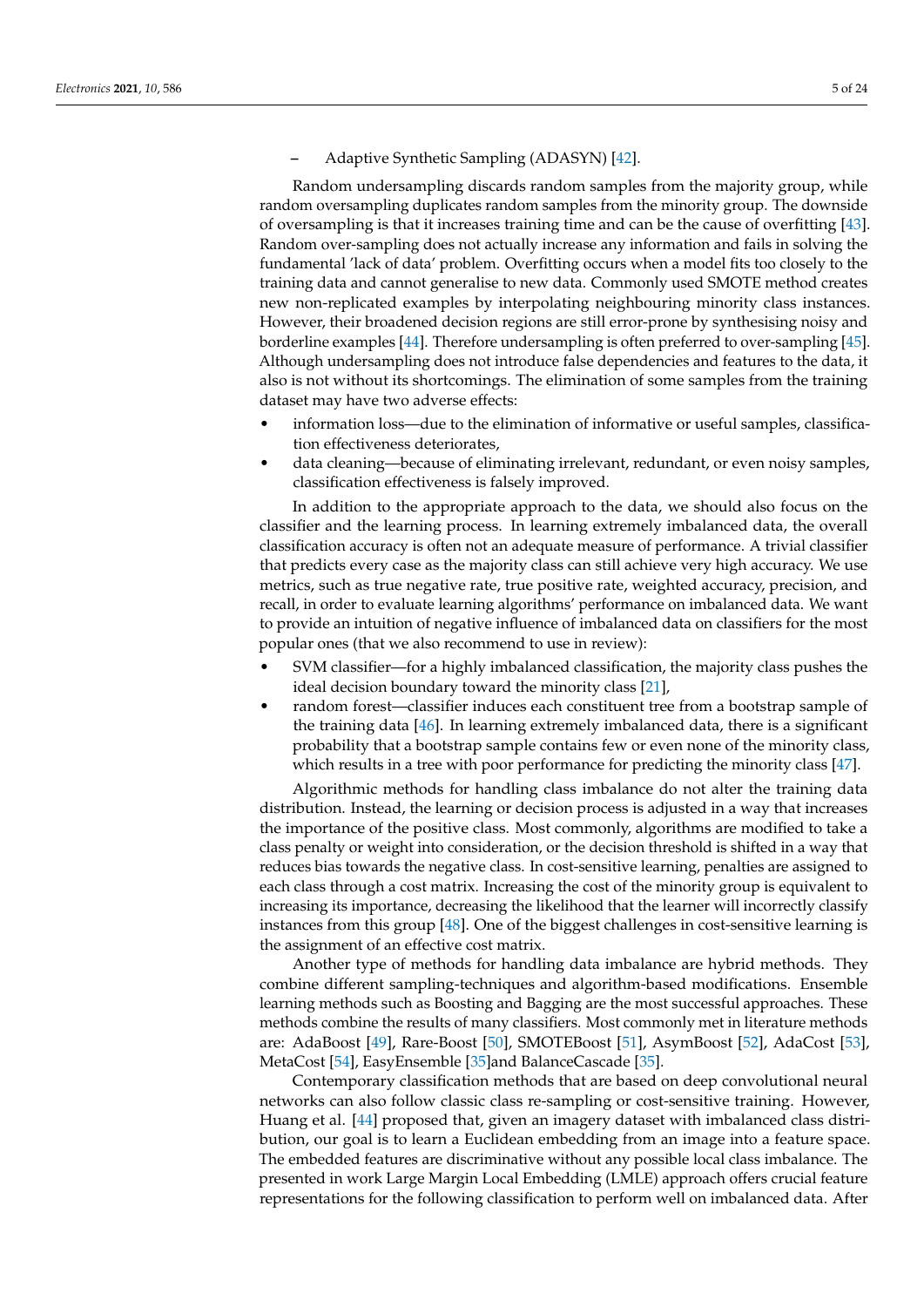we have applied LMLE, we can use an appropriate classifier to learn from the obtained features.

State-of-the-art methods for imbalanced class data are reviewed by Bi et al. [\[30\]](#page-20-4). They perform analysis on 19 publicly available datasets and measure the performance of different methods, i.e., accuracy, F-score and computation time. The best results are achieved by proposed by them Diversified Error Correcting Output Codes (DECOC) algorithm, though it is very computationally expensive.

The use of described methods for preterm birth data depends mostly from the type of data. SMOTE and ADASYN should help reducing imbalance when using EHR or EHG data. Using SMOTE one should be careful not use to high oversampling because of overfitting risk. For imagery data analysis, we can use LMLE or an oversampling approach specific to neural networks optimised with stochastic gradient descent—the class-aware sampling [\[55\]](#page-21-2).

#### <span id="page-5-0"></span>**3. Methods**

This section presents works that are related to different types of medical examination (different data sources) used for preterm birth detection with their advantages and shortcomings. We describe 24 publications, out of which 14 are based on EHR data, six on EHG data, two on TVS data, and two on EMG data. Because of the different character of data, these datasets require various data preprocessing steps and different machine learning methods that we list in each of the descriptions.

For the first time, the use of the TVS data type for preterm birth prediction is reviewed. There are high hopes for improved prediction quality with TVS data, upon which we elaborate in Section [4.](#page-13-0) Our analysis also covers current preterm birth prediction research challenges and their promising future directions.

In the works, we describe many machine learning algorithms that are used, among others: SVM, k-NN [\[56\]](#page-21-3), decision tree [\[57\]](#page-21-4), random forest [\[58\]](#page-21-5), logistic regression [\[59\]](#page-21-6), stochastic gradient boosting [\[60\]](#page-21-7), and neural networks [\[61\]](#page-21-8). Within neural networks, we can distinguish convolutional and recurrent networks [\[62\]](#page-21-9). The use of each of these algorithms primarily depends on the type of data, but also on the size of the learning set. For small data sets, neural networks are not advisable; however, good results can be expected while using an SVM classifier. The rationale for choosing between traditional machine learning algorithms (SVM, logistic regression) and neural networks must be directly sought in our needs, namely whether we need only classification or whether we also need feature extraction. We would also like to point out that the choice of algorithm among the described works, in addition to the type of data, also depend on the time of publication and the current state-of-the-art algorithms.

## *3.1. Data Availability and Use*

Collecting data on premature births is difficult. In addition to the ethics and data anonymisation that we mention later in the discussion (Section [4\)](#page-13-0), difficulties arise in the nature of the data. After the study is performed, there is a significant waiting time for the annotation of the collected data. Depending on the country in which the study is developed, it is difficult to obtain data from premature babies due to the relatively low rate of premature births as compared to the general population. There is also a significant difference of incidence between countries [\[16](#page-19-15)[,63\]](#page-21-10). The rarity of the occurring phenomenon is usually solved by over-sampling a group of premature babies [\[64\]](#page-21-11) or under-sampling a group born on time [\[35\]](#page-20-6). The latter is safer in terms of generalisation, but it significantly reduces the data set. Over-sampling, on the other hand, can lead to cases that do not naturally occur. The difficult issue is a proper choice of preterm birth cases for the dataset that is a decision, if, for example, twin pregnancies should be included or if the classification system should be made only for singleton pregnancies. Twin pregnancy is a strong factor for preterm pregnancy, but it may be followed by singleton pregnancy for the same mother [\[65,](#page-21-12)[66\]](#page-21-13). Iatrogenic (illness caused by medical examination or treatment) preterm deliveries are to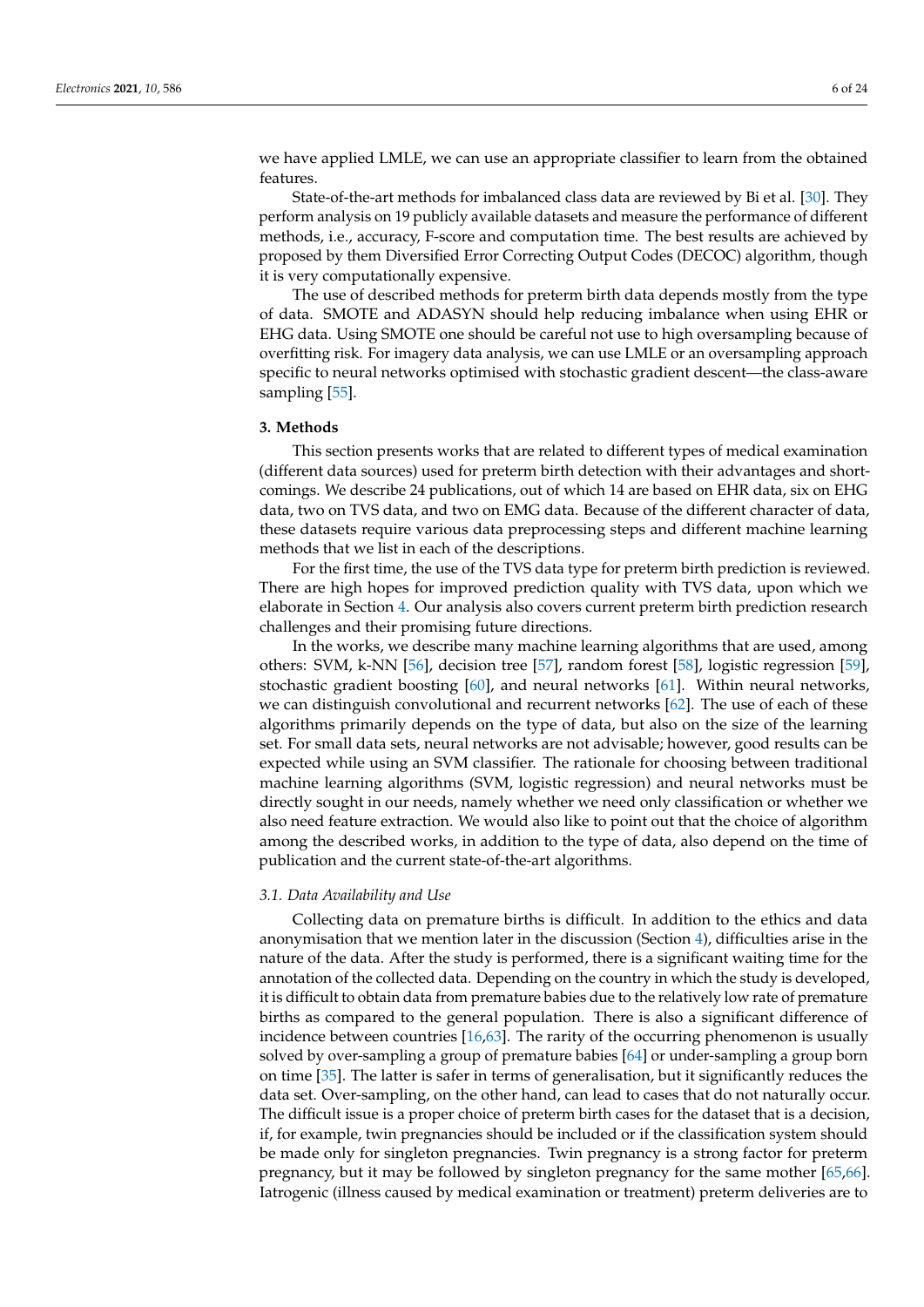be excluded from the dataset that was used to predict sPTB. Although performed during pregnancy, some tests are made too late and do not carry the appropriate diagnostic value for extreme preterm birth (before 28th week) detection that accounts for most of the deaths of newborns [\[12\]](#page-19-11). As an example of early examination, one can provide cervical length measured at 23 weeks of gestation that provides an accurate prediction of early preterm delivery [\[67\]](#page-21-14). The proper assessment of gestational age is another question [\[68\]](#page-21-15). It is also difficult to find data from standard procedures, as many countries have different requirements for performing mandatory diagnostics during pregnancy. Many differences in perinatal care are based on government policy, recommendations from a scientific or professional society, or no written policy. Along with the policies, not all women are commissioned to perform certain types of tests [\[69](#page-21-16)[–72\]](#page-21-17). Most of the researches come from only one medical centre [\[12](#page-19-11)[,73\]](#page-21-18). The model that is created in this way may be difficult to generalise in the case of other hospitals, what is more, it may require the introduction of the same types of tests, which, at a given moment, may not be a standard procedure in another medical centre. Datasets that are gathered from many medical centres should be curated [\[18,](#page-19-17)[74\]](#page-21-19), because medical documentation standards may differ among them and be inconsistent throughout the whole gestation process. Table [1](#page-6-0) presents all of the datasets used in the works presented in this review. They are compared based on the dataset's size, the type of data, the ratio of preterm births to the total, and the source where they were collected. It can be seen that what stage of pregnancy they refer is only clearly stated in the case of a few datasets.

<span id="page-6-0"></span>

| Author                     |                             | Data Type Group Size PTB % |                          | <b>Gestation Age</b><br>(Week) | Data Source                                                                                                 |  |
|----------------------------|-----------------------------|----------------------------|--------------------------|--------------------------------|-------------------------------------------------------------------------------------------------------------|--|
| Grzymała-Busse et al. [75] | <b>EHR</b>                  | 18,890                     |                          |                                | St. Luke's Regional Perinatal Center,<br>Healthdyne Perinatal Services,<br><b>Tokos Corporation</b>         |  |
| Woolery et al. [76]        | <b>EHR</b>                  | 18,899                     |                          |                                | St. Luke's Regional Perinatal Center,<br>Healthdyne Perinatal Services,<br>Tokos Corporation                |  |
| Mercer et al. [77]         | <b>EHR</b>                  | 2929                       | 10.55                    | $23 - 24$                      | Maternal-Fetal Medicine Units Network                                                                       |  |
| Goodwin et al. [78]        | <b>EHR</b>                  | 63,167                     | 22                       | $\overline{a}$                 | Duke University's Medical Center                                                                            |  |
| Frize et al. [79]          | <b>EHR</b>                  | 113,000                    | 17                       | $\overline{a}$                 | The Pregnancy Risk Assessment<br>Monitoring System (PRAMS) database                                         |  |
| Vovsha et al. [18]         | <b>EHR</b>                  | 2929                       | 10.55                    | $\overline{\phantom{a}}$       | Maternal-Fetal Medicine Units Network                                                                       |  |
| Tran et al. [11]           | <b>EHR</b>                  | 18,836                     | 6.81                     | $\overline{a}$                 | Royal North Shore (RNS) hospital                                                                            |  |
| Weber et al. [80]          | <b>EHR</b>                  | 336,214                    | 1.02                     | L.                             |                                                                                                             |  |
| Esty et al. $[81]$         | <b>EHR</b>                  | 782,000                    | 7.09                     |                                | BORN (Better Outcomes Registry Network) Information System,<br>PRAMS (Pregnancy Risk Monitoring Assessment) |  |
| Gao et al. [12]            | <b>EHR</b>                  | 25,689                     | 8.09                     | $\overline{a}$                 | Vanderbilt University Medical Center                                                                        |  |
| Prema et al. [82]          | $\ensuremath{\mathrm{EHR}}$ | 124                        | 14.52                    |                                | Local hospitals of Mysuru, Karnataka state, India                                                           |  |
| Lee et al. $[83]$          | <b>EHR</b>                  | 596                        | 7.21                     | $18 - 24$                      | Anam Hospital in Seoul, Korea                                                                               |  |
| Rawashdeh et al. [84]      | <b>EHR</b>                  | 274                        | 9.49                     | $\overline{a}$                 | Fetal medicine unit in a tertiary hospital in NSW, Australia                                                |  |
| Koivu et al. [85]          | <b>EHR</b>                  | 15,883,784                 | 9.65                     | L,                             | CDC - National Center of Health Statistics                                                                  |  |
| Fergus et al. [19]         | <b>EHG</b>                  | 300                        | 12.67                    | $\overline{\phantom{a}}$       | <b>TPEHG</b>                                                                                                |  |
| Hussain et al. [64]        | <b>EHG</b>                  | 300                        | 12.67                    | $\overline{a}$                 | <b>TPEHG</b>                                                                                                |  |
| Sadi-Ahmed et al. [86]     | <b>EHG</b>                  | $\sim$                     | $\overline{\phantom{a}}$ |                                | <b>TPEHG</b>                                                                                                |  |
| Despotovic et al. [87]     | <b>EHG</b>                  | 160                        | 11.73                    | $22 - 25$                      | <b>TPEHG</b>                                                                                                |  |
| Chen et al. [88]           | <b>EHG</b>                  | 31                         | 41.94                    |                                | <b>TPEHGT</b>                                                                                               |  |
| Degbedzui et al. [89]      | <b>EHG</b>                  | 300                        | 12.67                    | $22 - 32$                      | <b>TPEHG</b>                                                                                                |  |
| Włodarczyk et al. [9]      | <b>TVS</b>                  | 354                        | 10.97                    |                                | King's College London,<br>Medical University of Warsaw                                                      |  |
| Włodarczyk et al. [10]     | <b>TVS</b>                  | 359                        | 11.98                    | L,                             | King's College London,<br>Medical University of Warsaw                                                      |  |
| Maner et al. [90]          | <b>EMG</b>                  | 185                        | 27.57                    | $\overline{a}$                 | University of Texas Medical Branch                                                                          |  |
| Most et al. [91]           | <b>EMG</b>                  | 87                         | 100                      | $\overline{\phantom{a}}$       | $\overline{a}$                                                                                              |  |

**Table 1.** Comparison of the preterm birth datasets.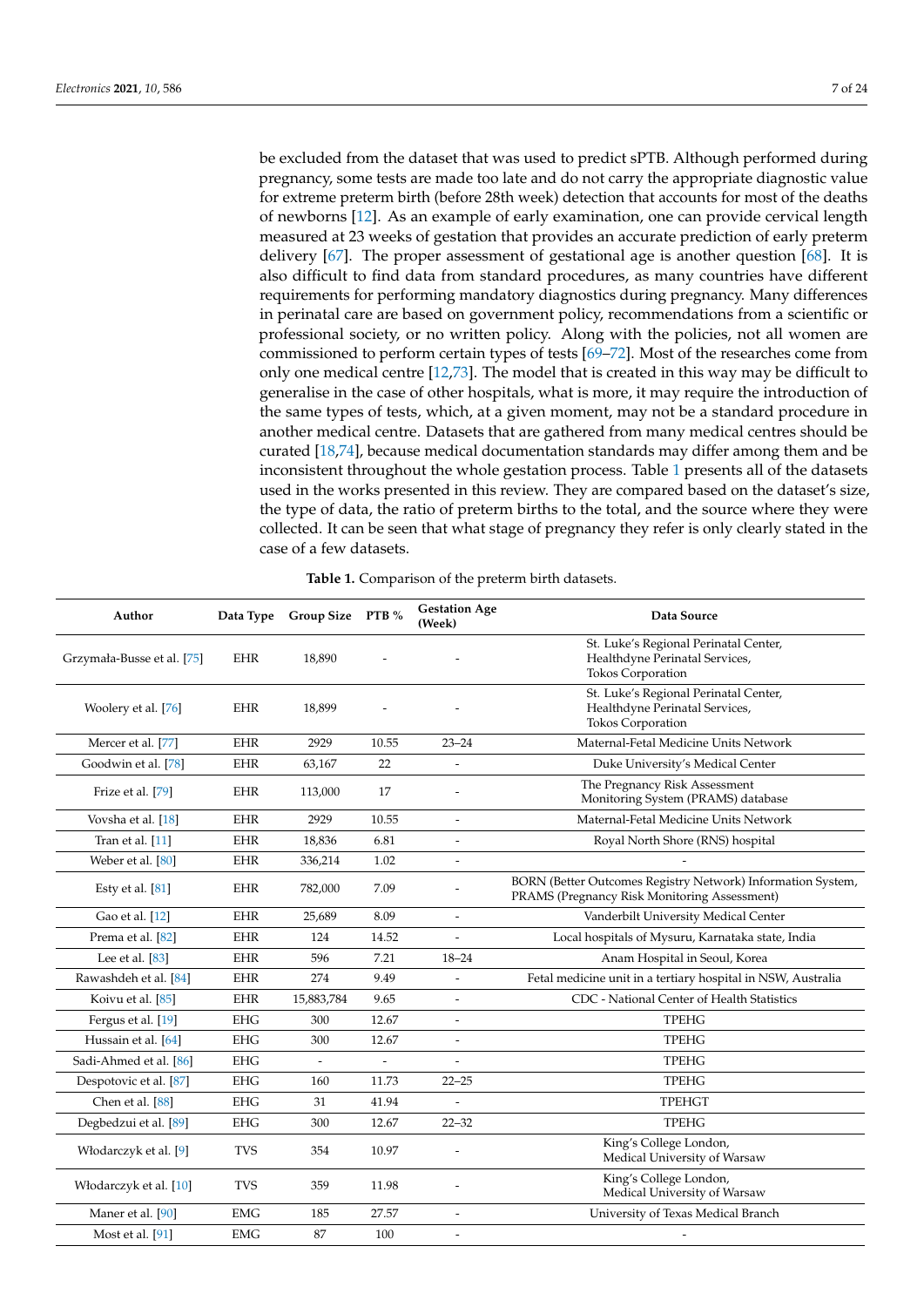## *3.2. Electrohysterography*

Electrohysterography (EHG) is a non-invasive measurement of the electrical activity underlying uterine contractions. EHG is a recording of the electrical currents through contact electrodes at the maternal abdomen. The first EHG signal ever reported in the literature was measured in 1931 as the deflection of a galvanometer's needle that is caused by a uterine contraction [\[92\]](#page-22-9). The need for a non-invasive and reliable method for testing uterine activity, predicting delivery, and understanding the processes underlying the onset of labour results in the steadily increasing interest in EHG. Since the first application of EHG, the recording techniques have significantly advanced, and computer technology has allowed for new methods of signal analysis, including ML methods [\[93\]](#page-22-10). One of the most important factors in using the EHG data, which emerges from the reviewed articles, is an extraction of features from the recorded signals. In EHG signal analysis for the preterm birth prediction task, many researchers approached this challenge thanks to Gašper Fele-Zorz et al., who first worked on the Term-Preterm EHG Database (TPEHG) records dataset [\[73,](#page-21-18)[94\]](#page-22-11). In the following years, many types of research applied ML methods on this data in the hope of improving the results. It is noticeable that only 38 EHG samples are collected from patients whose gestation ended in preterm delivery, while the other 262 EHG samples are from patients with normal term delivery (Table [2\)](#page-7-0). The week of the pregnancy in which examination of the patient is performed is the value that can hardly be overestimated for future diagnostics. Records from the normal term deliveries consist of 143 records that were recorded early (before the 26th week of gestation) and 119 records later. The 38 PTB records consist of 19 records that were recorded early, before the 26th week of gestation, and 19 records recorded later. The results of the developed models can be assessed based on such quality measures as accuracy, specificity, sensitivity, and area under the curve (AUC) of the receiver characteristic operator curve (ROC) [\[95,](#page-22-12)[96\]](#page-22-13).

<span id="page-7-0"></span>

| Table 2. Details of the Term-Preterm EHG Database (TPEHG) recordings dataset [73,94]. |  |  |  |  |  |
|---------------------------------------------------------------------------------------|--|--|--|--|--|
|---------------------------------------------------------------------------------------|--|--|--|--|--|

| Recording  | <b>Recording Week Median</b> | <b>Term Delivery</b> | <b>Preterm Delivery</b> |
|------------|------------------------------|----------------------|-------------------------|
| Early Term |                              | 143                  | 19                      |
| Late term  | 30                           | 119                  | 19                      |

Accuracy [\(1\)](#page-7-1) is the ratio of how many correct predictions the model made out of the total number of predictions.

<span id="page-7-1"></span>
$$
Accuracy = \frac{TP + TN}{TP + TN + FP + FN}
$$
 (1)

Sensitivity (True Positive Ratio) [\(2\)](#page-7-2) tells us what proportion of the positive class were correctly classified and specificity (True Negative Rate) [\(3\)](#page-7-3) tells us what proportion of the negative class became correctly classified.

<span id="page-7-2"></span>
$$
Sensitivity = \frac{TP}{TP + FN}
$$
 (2)

<span id="page-7-3"></span>
$$
Specificity = \frac{TN}{TN + FP}
$$
 (3)

The ROC curve is an evaluation metric for binary classification problems. It is a probability curve that plots the True Positive Ratio against False Positive Ratio at various threshold values and separates the 'signal' from the 'noise'. The AUC is the measure of the ability of a classifier to distinguish between classes and it is used as a summary of the ROC curve. Figure [1](#page-8-0) depicts an example of an EHG workflow.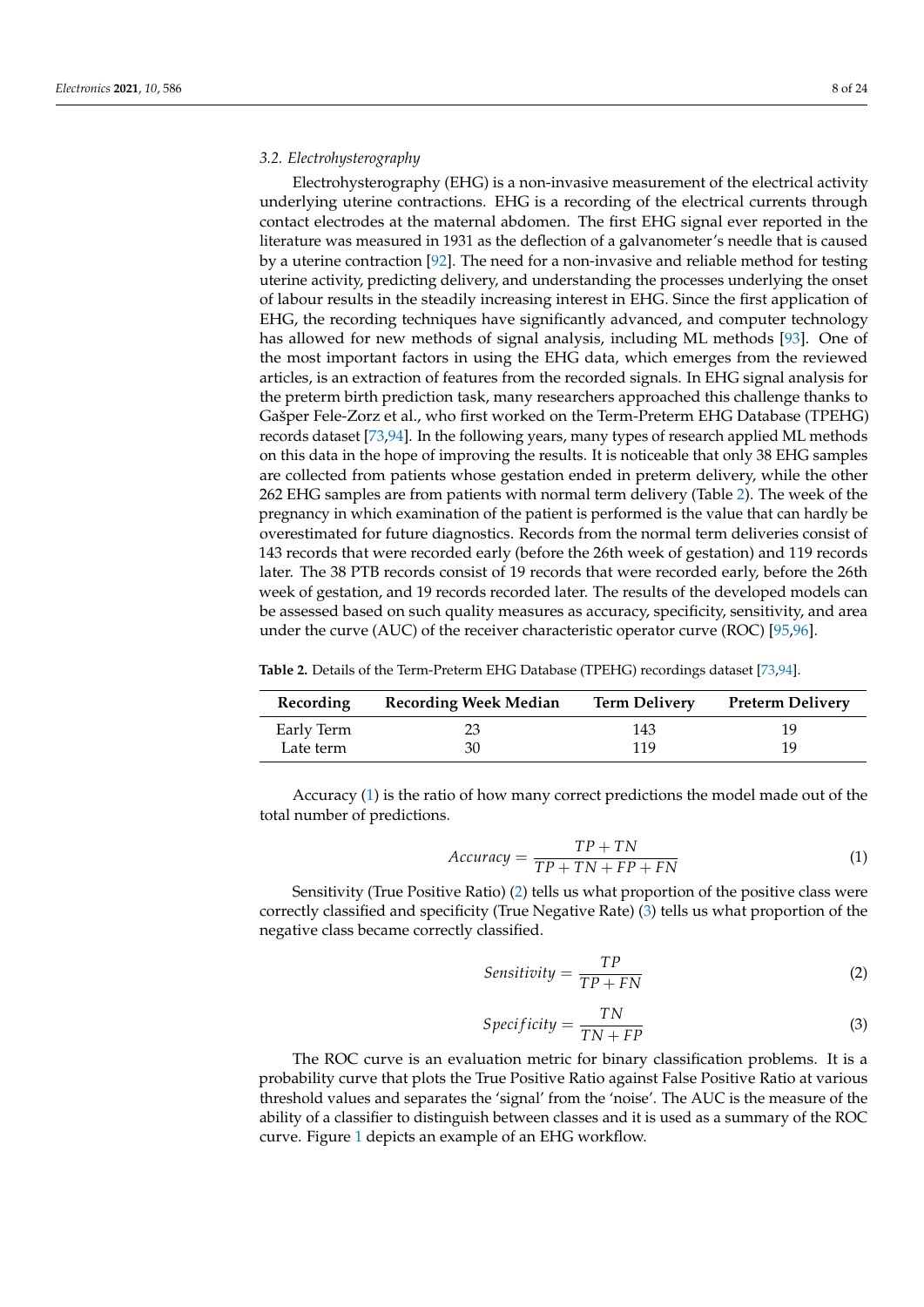<span id="page-8-0"></span>

**Figure 1.** An example of the diagram of preterm birth classification workflow. From top-left: raw EHG signal as an entry to quantifier block, preprocessing step serves as a feature extractor, and then ML algorithm being employed to classify preterm labor.

Fergus et al. [\[19\]](#page-19-18) focus their attention on the possibility of preterm birth prediction using EHG signals—the type of data that was used for the first time by Manner et al. Fergus' work is based on the TPEHG dataset. In this work, models are developed using various classifiers, namely: density-based, linear, and polynomial-based and nonlinearbased classifiers. The features used include: root mean squares, peak frequency, median frequency, and sample entropy. The best performing classifier oversampled the original TPEHG dataset using the synthetic minority oversampling technique (SMOTE) [\[38\]](#page-20-10), which is a tree classifier that scores 90% sensitivity, 83% specificity. and an 89% AUC value. The use of new features (clinical data), which was added later to original TPEHG dataset, allows for the generation of a new dataset that consists of cases equally split between preterm and term births. As a result, this significantly improves the accuracy as well as the specificity of SMOTE. The polynomial classifier has a sensitivity of 97%, specificity of 90%, and AUC of 95%.

Unlike Fergus' attempt using traditional ML methods, Hussain et al. [\[64\]](#page-21-11) improve the result on the original TPEHG dataset, scoring 89% sensitivity, 91% specificity, and a 93% AUC value with a self-organised neural network inspired by the immune algorithm (SONIA) [\[97\]](#page-22-14). Such a model has improved generalisation capability over a plain neural network. For balancing the dataset, Hussain oversamples the minority class. The authors also propose a dynamic self-organised network (DSIA), the results of which lie just below SONIA's results.

Sadi-Ahmed et al.'s [\[86\]](#page-22-3) approach differs from the two previous works by using the Huang–Hilbert transform (HHT) [\[98\]](#page-22-15). HHT is a combination of two procedures: empirical mode decomposition (EMD) and Hilbert transform (HT). EMD adaptively decomposes any signal, with no prior knowledge, into a sum of oscillating single components, called intrinsic mode functions (IMF). Basis functions of EMD are specific to the signal, which makes it suitable for the analysis of non-stationary and non-linear signals. HT is used to calculate instantaneous frequency (IF) and amplitude (IA) of each of these IMFs. For the best combination of features, the linear SVM classifier achieves sensitivity 98%, specificity 93%, and AUC 95%. The work's advantage is a high diagnostic performance that is due to the very high sensitivity and low computational cost.

The attempts described so far use 30 min long recordings, while Despotovic et al. [\[87\]](#page-22-4) achieve better results by splitting the 30-min records into two 15 min ones. What is worth mentioning is that the authors use records that were made between the 22nd and 25th week of gestation, that is very important for the early prediction. They propose new features that exploit the signal's nonstationarity and empirical mode decomposition. The problem of imbalance is solved using an adaptive synthetic sampling (ADASYN) [\[42\]](#page-20-14) approach for imbalanced learning. A random forest [\[46\]](#page-20-18) classifier combined with artificial sampling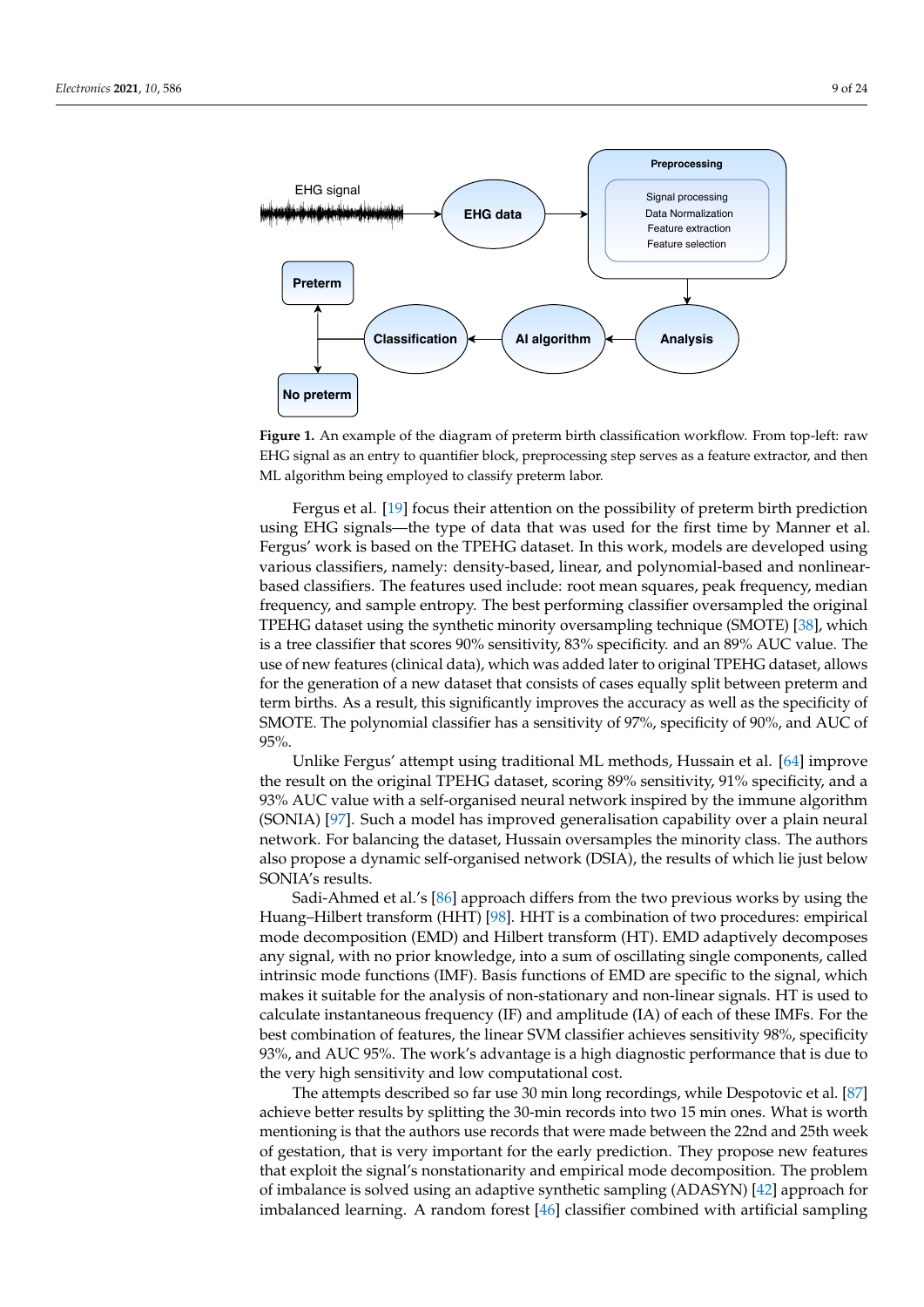using 10-fold cross-validation on 322 samples, out of which 38 are preterm, achieves 99% accuracy, 98% sensitivity and AUC of 99%. The obtained results are suspiciously good. Perhaps the model has over-fitted the data and cross-validation may not be able to detect it in the case of a small number of data [\[99\]](#page-22-16). It is very likely that the model will not generalise well to new data.

Degbedzui et al. [\[89\]](#page-22-6) propose the classification of EHG signals using the following ML algorithms: K-NN and SVM. The best result obtained is 96.16% accuracy for K-NN and 99.74% for the SVM algorithm. The work is distinguished by the high accuracy that was achieved in classification.

Chen et al. [\[88\]](#page-22-5) propose a solution that is based on deep neural networks on the TPEHGT dataset [\[94,](#page-22-11)[100\]](#page-22-17). This is different from previous solutions that used classic ML algorithms. It obtains the results of 98.2% sensitivity, 97.74% specificity, and accuracy of 97.9%. According to the authors, adding more EHG signals can improve the accuracy of predicting preterm birth.

## *3.3. Electronic Health Records*

Electronic health records (EHR) contain data regarding the course of the pregnancy as well as information about patients medical history and necessary personal data collected through a medical interview. They allow us to assess the risk of premature birth before conception and during pregnancy [\[12](#page-19-11)[,80\]](#page-21-25). However, this type of data is very difficult to analyse due to the lack of standardisation among hospitals in the world, which does not allow for an easy automation of predictions and the fast adaptation of the created models for various research centres. Despite these difficulties, many researchers have attempted to analyse the available data to detect risk factors favouring premature birth [\[11\]](#page-19-10). It is difficult to compare the results of the following works, because all of the models are trained on different datasets. The only differences that we can highlight are related to data imputation or methods of balancing the dataset. Figure [2](#page-9-0) depicts an example of an EHR workflow.

<span id="page-9-0"></span>

**Figure 2.** An example of the diagram of preterm birth classification workflow. From top-left: raw electronic health records (EHR) features as an entry to quantifier block, preprocessing step serves as a feature extractor, and then ML algorithm employed to classify preterm labor.

Woolery et al. [\[76\]](#page-21-21) developed a prototype system for predicting preterm labour risk based on rough set theory, a method for managing uncertainty in knowledge acquisition. Applying that method to the dataset, the authors create 520 usable rules and then validate them by entering them into a dedicated expert system. The proposed system is 53–88% accurate in predicting preterm birth for 9419 patients.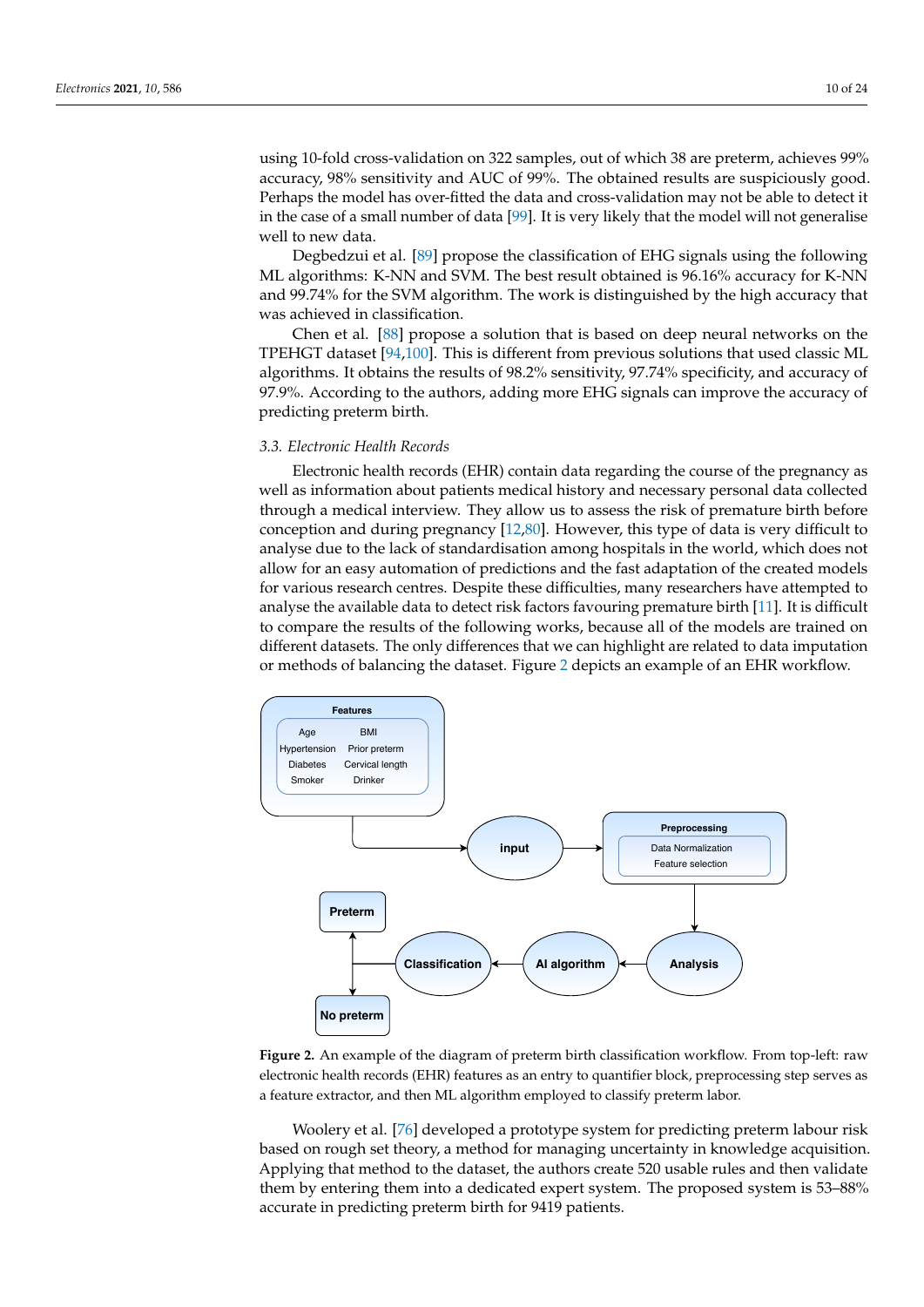Grzymala-Busse et al.'s [\[75\]](#page-21-20) research showed that the performance of computer-based methods for the prediction of preterm birth is significantly better than the performance of manual methods. The authors try to identify regularities that are hidden in datasets by utilising the ML program LERS (Learning from Examples based on Rough Sets) [\[101\]](#page-22-18). Classification rules for preterm prediction are induced by applying genetic algorithms to the dataset to improve the accuracy. The experimental results show that the prediction rate of rule sets with the appropriate classification scheme is 68–90% accurate.

Mercer et al. [\[77\]](#page-21-22) aim to develop a risk assessment system for sPTB prediction at 23 to 24 weeks' gestation. They evaluate more than 100 parameters, like age, medical history, complications of current gestation, body mass, or Bishop score that may be considered to be clinical risk factors for subsequent spontaneous preterm delivery. In this work, the authors apply univariate analysis and multivariate logistic regression on a random selection. Despite many input factors, the risk assessment system has relatively low sensitivity (24.2% and 18.2%) and positive predictive value (28.6% and 33.3%), for multiparous and nulliparous women, respectively. Nulliparous is a term that describes a woman who has not given birth to a child, but it does not mean that she has never been pregnant. Someone who has had a miscarriage, stillbirth, or elective abortion, but has never given birth to a live baby, is referred to as nulliparous.

Goodwin et al. [\[78\]](#page-21-23) focused on developing tools and techniques to help understand the causes of preterm birth. The authors perform five different modelling techniques that use neural networks, logistic regression, Classification And Regression Trees (CART) [\[102\]](#page-22-19), and software, called PVRuleMiner and FactMiner. However, the results do not perform as well as previous studies using smaller datasets and inductive ML methods and found only small differences in all proposed methods.

Frize et al. [\[79\]](#page-21-24) compared two preterm births classification methods: the first is an artificial neural network with weight-elimination (ANN-we); the second is a combined decision-tree (DT) for the elimination of input features that have little impact on the results and artificial neural network with weight-elimination (ANN-we). At first, both methods are evaluated on a relatively small dataset of adults in an intensive care unit (ICU). The performance of both methods is reported as a mean and standard deviation for three output measures: specificity, sensitivity, and ROC. Next, the better performing classifier, the DT-ANN, is applied to a large database collected in the United States before 23 weeks of gestation in order to predict premature births. The dataset contains over 113,000 cases. The superior DT-ANN classifier is also shown to be effective in predicting PTB. For the parous cases, a sensitivity of 66% and specificity of 84% are achieved. The classifier for nulliparous cases achieves a sensitivity of 65% and specificity of 71%.

Vovsha et al. [\[18\]](#page-19-17) used the "Preterm Prediction Study", a clinical trial dataset that was collected between 1992 to 1994, which means that current PTB treatments were not then in use, that is why dataset depicts natural incidence of PTB. A valuable feature of the dataset is the presence of screenings performed at an early stage of the pregnancy. In this article, particular emphasis is placed on both predicting preterm birth in nulliparous mothers and understanding its complex etiologies. Vovsha's approach makes use of SVM with linear and non-linear kernels and logistic regression. The best performing classifier is an SVM with radial basis function (RBF) kernel scores, on average, for all populations: 0.57 sensitivity and 0.69 specificity. The positive aspect of this work is the fact that the best model is tested on previously unseen data. However, Vovsha's analysis lacks a more elaborate explanation of the approach to the missing data and imputation. What is more, the results may be distorted due to the training of the SVM classifier on an unbalanced set.

Tran et al. [\[11\]](#page-19-10) paid considerable attention to the proper preparation of data. The research team takes measures to prevent a "leakage" problem—records that implicitly indicate the outcome to be predicted, e.g., they contain procedures and tests that are performed late in the course of the pregnancy, and are not considered as features. Features that occurred before the 25th week of gestation are explicitly extracted. Data are balanced through under-sampling the majority class. This work utilises, as previously proposed by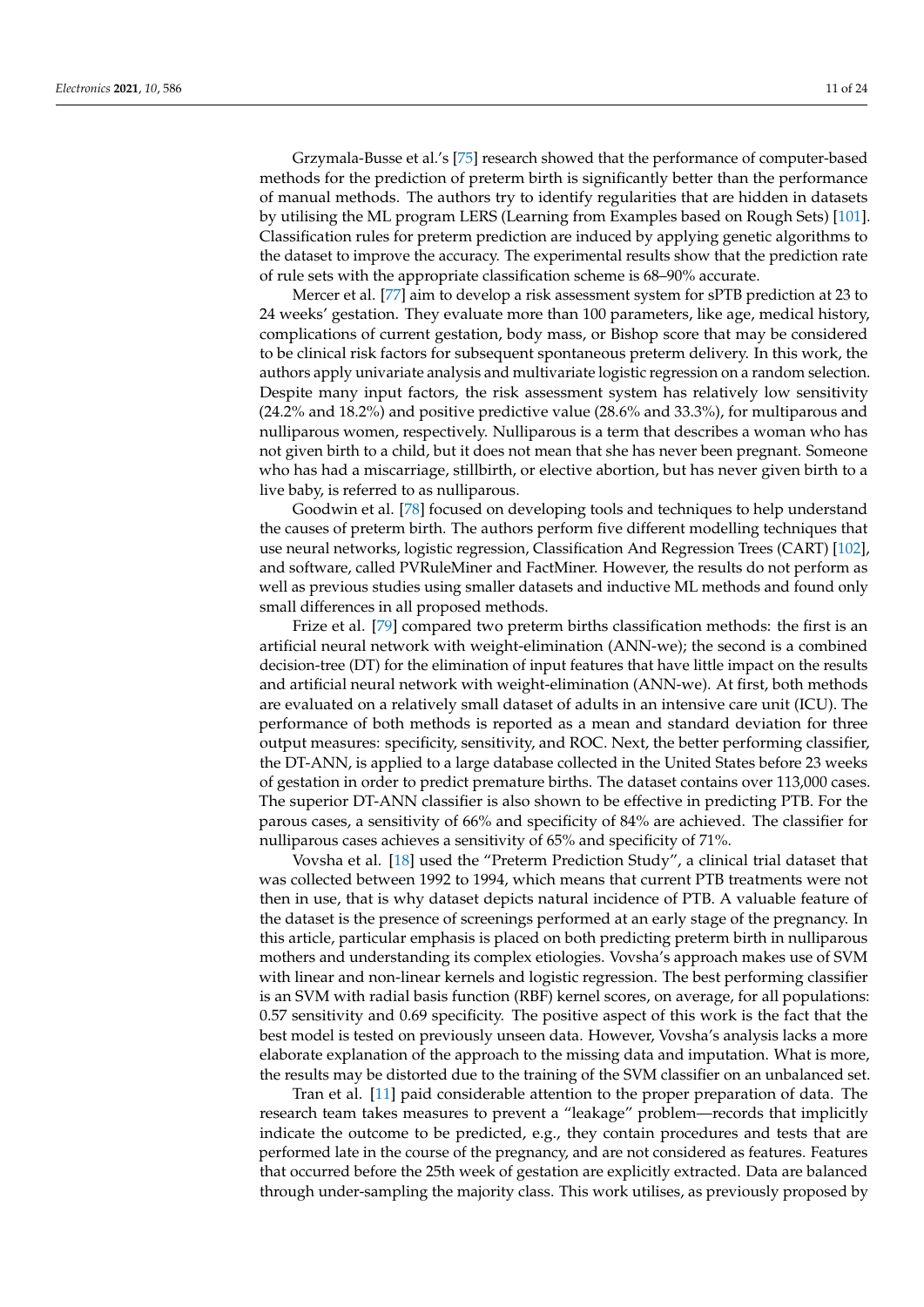the authors, reducing instability under correlated data, which is a stabilised sparse logistic regression (SSLR). To estimate the upper-bound of model accuracy, Tran uses Randomised Gradient Boosting (RGB)—a hybrid of Random Forests and Stochastic Gradient Boosting. Before building the model, the group visualises dataset by embedding data points into 2D space using t-SNE [\[103\]](#page-22-20)—that leads them to the assumption that there are no simple linear hyperplanes that can separate the preterm births from the rest. Results are very well presented and documented. The top three risk factors found are multiple fetuses, cervix incompetence and prior preterm births. The highest AUC using RGB is in the range of 0.80–0.81 and the proposed SSLR method is only slightly worse with the AUC in the range of 0.79. The authors also propose a simplified prediction model with only 10 features, achieving a similar overall quality of AUC 0.77, which, in turn, allows for better transparency and interpretability.

Weber et al. [\[80\]](#page-21-25) used data that were collected on a large number (2+ million) of patients to predict preterm birth. Weber's work focuses on nulliparous women preterm birth. The final analytic sample does not include records with missing critical data, limits the scope to early sPTB (20–32 weeks) and nulliparous women of the desired ethnicity. The authors treat missing data with Multiple Imputation by Chained Equations (MICE) [\[104\]](#page-22-21). The following ML methods are used: logistic regression, random forest, k-nearest neighbours, generalised additive models, lasso regression, ridge regression, and elastic net with mixing parameter. All of the algorithms have similar performance (five-fold crossvalidation—AUC). The results for logistic regression of cross-validated AUCs are 0.62 and 0.63 for non-Hispanic blacks and whites, respectively. Having combined racial-ethnic groups prediction improves the AUC to 0.67—that is a similar value to others who use bio-markers. This article concludes that the resolution of administrative data is inadequate for the precise prediction of risk for early sPTB, despite the use of advanced statistical methods. The results may be limited by the data, rather than the statistical tools. Perhaps a better feature engineering could improve the results.

Esty et al. [\[81\]](#page-21-26) analysed two datasets containing data on births. One of the objectives of this work is to create a model that uses data that are collected during maternal prenatal medical visits to surpass the prediction quality of fibronectin marker predictions, for which screening is expensive and highly invasive. The authors note that there is a large number of missing variables in both of the datasets, although they do not provide exactly to what extent. The missing features in both datasets are mostly missing at random, which allows them to be imputed based on other related features in the dataset. However, features with more than 50% of missing data are removed. Imbalance in datasets is cured with down-sampling the majority class. For classification, the authors use a C5.0 Decision Tree [\[105\]](#page-22-22). Unfortunately, they do not provide features that the model considers to be the most decisive. The results of the proposed model are sensitivity: 90.9%, specificity: 71.8%, and ROC: 80.9%. According to the authors, their model presents a trade-off between increasing sensitivity and decreasing specificity for the previous work done. An increase in sensitivity is desirable in the case of preterm prediction.

Gao et al. [\[12\]](#page-19-11) tried to predict extreme preterm birth (EPB)—infants that were born before the 28th week of gestational age. The data include patient demographics, diagnoses and procedures, prescribed medications, and laboratory test results. To solve bias problems that are caused by the unbalanced dataset, the controls in the development are under-sampled. The evaluation set is not balanced. The model preparation workflow consists of four elements: word embedding, cohort construction (30 cohorts), which uses bootstrapping to undersample controls, ML, and medical concept ranking based on statistical models. Gao et al. use both bag of words (BOW) and word embedding to represent each medical concept. For BOW, term frequency-inverse document frequency (TF-IDF) is used to normalise the importance of each medical concept. For word embedding, a skip-gram is used to find the most related words for a given word (representation that can predict the surrounding medical concepts for a particular concept of interest). The created models use linear regression (LR), SVM, and gradient boosting (GB). A long short-term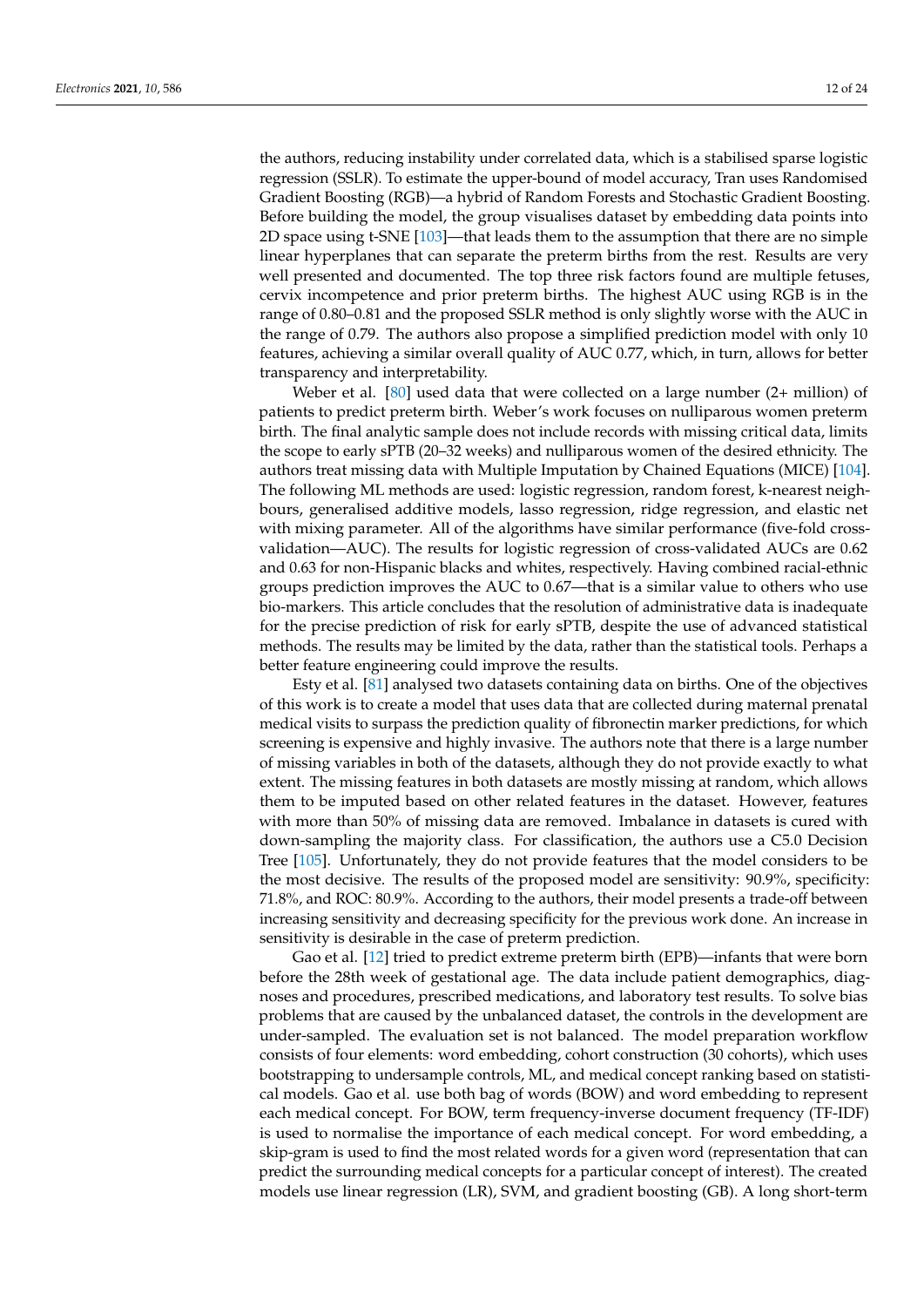memory (LSTM) [\[106\]](#page-22-23) model is used to characterise sequential information. For non-neural networks with word embedding, LR has the highest AUC of 0.769, and with a combination of BOW and word embedding, LR also achieves the best performance, with an AUC of 0.780. LSTM using word2vec [\[107\]](#page-22-24) scores an AUC of 0.811. The authors create an ensemble of the LSTM with word2vec models, which achieves an AUC of 0.827, 96.5% sensitivity, and 69.8% specificity. The positive predictive value (PPV) of the best ensemble model is extremely low, at 3.3%, which indicates that most of the predicted EPB are non-EPB. PPV is equal to the ratio of the number of true positive results to the sum of true and false positives.

Lee et al. [\[83\]](#page-22-0) proposed the application and comparison of six ML algorithms for the prediction of preterm birth: the artificial neural network (ANN), logistic regression, decision tree, Naive Bayes, random forest, and SVM. The following features are used for the analysis: prior preterm birth, diabetes mellitus, drinker, smoker, hypertension, in vitro fertilisation, age, BMI, parity, and cervical length. The model achieves a classification accuracy of 91.14% using ANN and 91.80% multinominal logistic regression. The study shows that the most important features used for classification are: hypertension, BMI, cervical length, and age. The study was conducted on a small statistical group of 596 women.

Rawashdeh et al. [\[84\]](#page-22-1) proposed the preterm birth prediction for women with cervical cerclage based on EHR data, which contains such features as age, prior preterm, cervical length before and after cerclage, or uterine anomaly. The authors compare several classifiers, such as random forest, K-NN, and neural networks. In the best variant, they achieve 98% accuracy and specificity at the level of 94%.

Prema et al. [\[82\]](#page-21-27) proposed a solution that is based on two classifiers: logistic regression and the SVM algorithm. The main risk factors for spontaneous preterm birth, such as age, number of times pregnant, obesity, diabetes mellitus (DM and GDM), and hypertension of the pregnant women are featured as entry into the classification. It shows that the identified risk factors are helpful in sPTB prediction. The results show that both GDM and DM are major preterm birth risks.

Koivu et al. [\[85\]](#page-22-2) proposed experimentation to discover novel risk models that could be utilised in clinical settings. They use a large dataset of almost 16 million observations. They use three state-of-the-art ML algorithms, such as logistic regression, artificial neural network, and gradient boosting decision tree. The best performing ML algorithms achieved 0.76 AUC for early stillbirth, 0.63 for late stillbirth, and 0.64 for preterm birth.

## *3.4. Transvaginal Ultrasound*

Transvaginal ultrasound is a non-invasive transvaginal imaging examination that is based on ultrasound waves, allowing for visualising and diagnosing many pathologies. It consists of inserting the probe into the vagina, thanks to which the doctor can better visualise and more accurately assess the reproductive organ. Each time, the probe is protected with a disposable latex cover, thanks to which the test is safe for the woman—there is no possibility of transmission of infection. The first work was based on transvaginal ultrasound images that used ML algorithms was the work of Włodarczyk et al. [\[9\]](#page-19-8). Włodarczyk proposed the segmentation of the cervix using the convolutional neural network—U-Net [\[108\]](#page-22-25). On the segmentation results, he estimates two biomarkers—CL (cervical length) and ACA (anterior cervical angle). Both of the biomarkers are used to manually assess the risk of spontaneous preterm birth (sPTB) by doctors [\[109\]](#page-22-26). Subsequently, he classifies the obtained results using classic ML algorithms, such as SVM or Naive Bayes. The best results are obtained by Naive Bayes algorithm: accuracy of 7.5%, precision of 85%, recall of 74%, and AUC of 78.13%. The sPTB prediction results are better than those that were presented in [\[109\]](#page-22-26) by gynaecologists. In the second study, Włodarczyk et al. [\[10\]](#page-19-9) proposed an end-to-end solution. It is a simultaneous segmentation and classification of the cervix on transvaginal ultrasound images. The solution is based on a convolutional neural network that was inspired by the Y-Net network [\[110\]](#page-22-27). The paper has state-of-the-art results in IoU,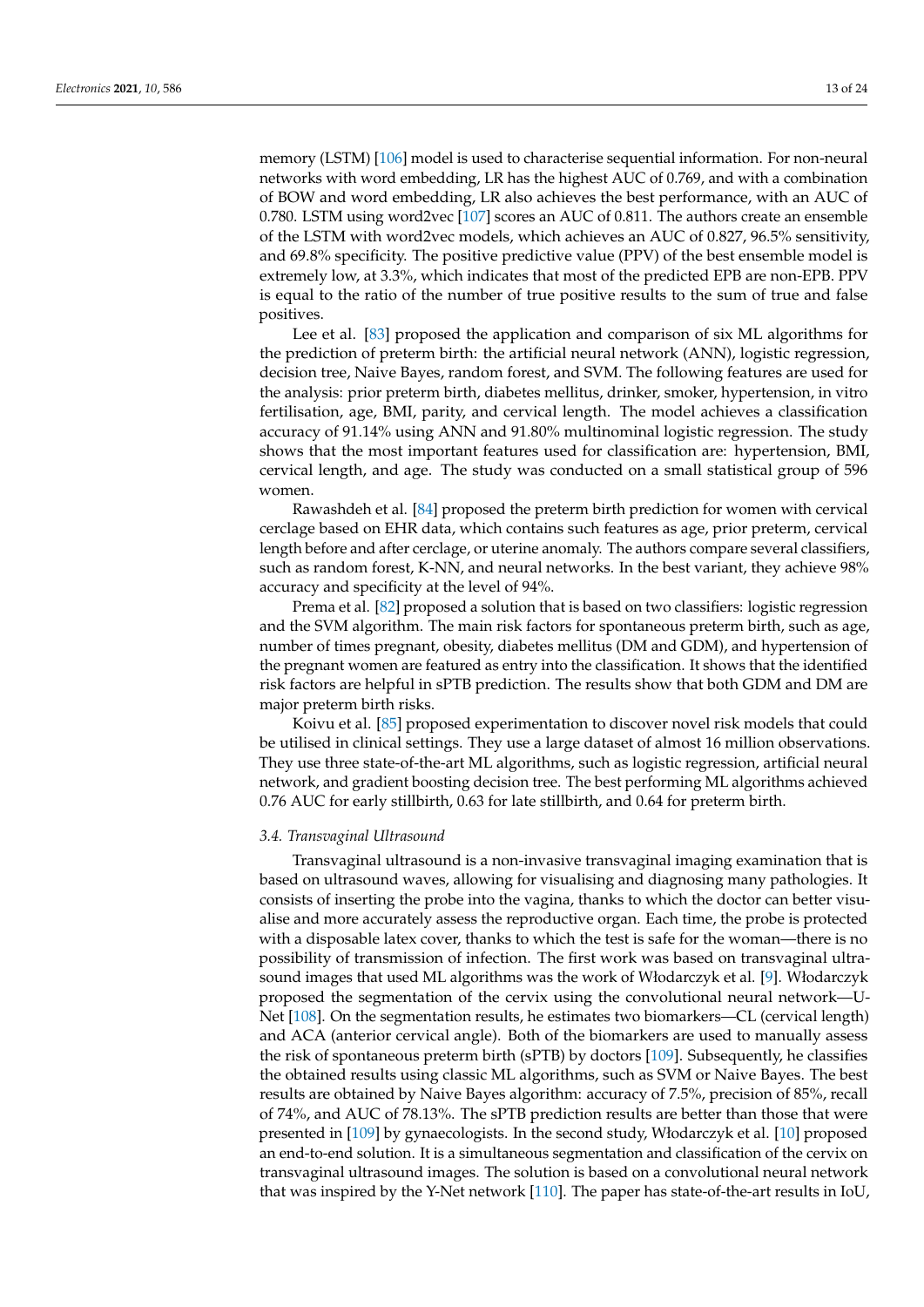recall, and precision on transvaginal ultrasound images. Figure [3](#page-13-1) depicts an example of workflow utilising transvaginal ultrasound.

<span id="page-13-1"></span>

**Figure 3.** An example of a diagram of the preterm birth classification. From left: transvaginal ultrasound image with a mask showing cervix as entry into convolutional neural network, simplified diagram of convolutional neural network and segmentation results with *preterm/control* class as a outcome.

## *3.5. Uterine Electromyography*

Uterine electromyography (EMG) is electrical activity of the myometrium, or uterine muscle, which is responsible for myometrial contractions.

Maner et al. [\[90\]](#page-22-7) addressed the problem of classification preterm labour pregnant patients in gestational ages that ranged from 24 to 41 weeks, by using an artificial neural network (ANN) on uterine electromyography (EMG) data. The authors use spectral analysis to quantify EMG signals by finding the means and standard deviations of the peak frequency and then measure parameters, like burst duration, number of bursts per unit time, and total activity. All of those extracted variables serve as inputs to the Kohonen ANN, which groups the output data into four categories: term labour (TL), term nonlabour (TN), preterm labour (PTL), and preterm non-labour (PTN). The obtained accuracy of correctly identified patients is 79%, 92%, 86%, and 71%, for TL, PTL, TN, and PTN, respectively.

Most et al. [\[91\]](#page-22-8) also focussed on analysing the electrical activity of the uterine muscle. The authors study non-invasive transabdominal electrical uterine myographic monitoring (EUM) and utilise it as a preterm birth predictor with a comparison of fetal fibronectin (fFN) and cervical length measurement. To evaluate this hypothesis, they perform logistic regression and obtain the following results: 41% sensitivity and 92% specificity. It proves that a combination of EUM and the history of preterm delivery is significantly correlated to the risk of PTB. Furthermore, a combination of the following three risk factors: EUM, fFN, and cervical length (CL) can increase the negative predictive value from 79% for the only fFN to 92% for all inputs.

#### <span id="page-13-0"></span>**4. Discussion**

Despite global efforts to prevent PTB, the worldwide rate of newborns delivered prematurely has remained stable throughout the last 30–40 years. Many studies and screening models were prepared to reduce this rate. However, millions of neonates continue to be born before 37 weeks of gestation every year. Preterm delivery is associated with an increased risk of respiratory distress syndrome (RDS), intracranial haemorrhage (ICH), necrotising enterocolitis (NEC), or cerebral palsy. Complications that are associated with prematurity may lead to neonatal death, impaired neurodevelopment, and long-term disability. Because we may prevent some of the PTB due to population screening, further steps need to be taken to improve current strategies.

It is noteworthy that prenatal care standards differ worldwide. In some countries, every pregnant patient is subjected to for the three ultrasound scans (e.g., Poland), in others two scans (e.g., the United Kingdom), and in some countries only one scan in the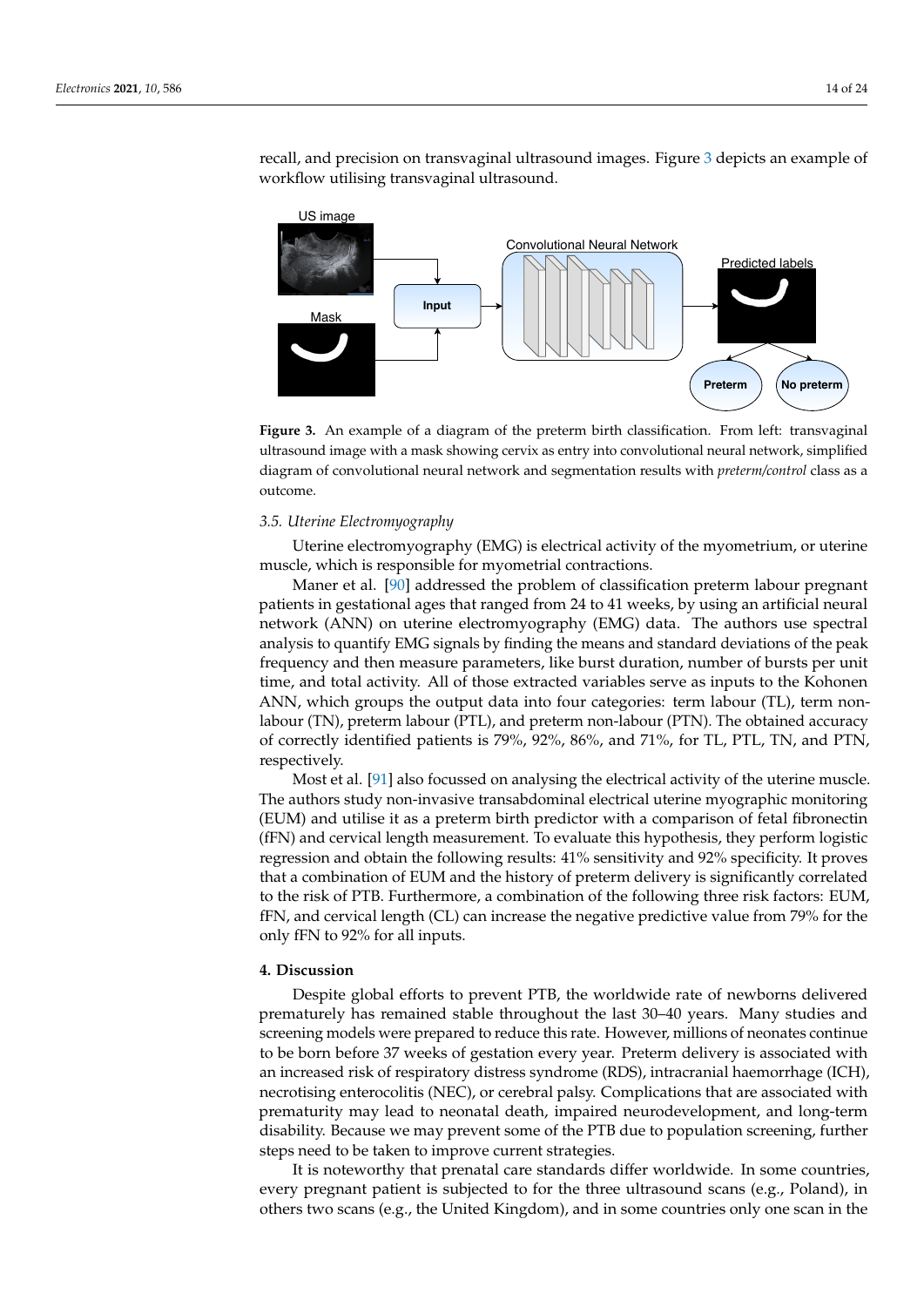corticosteroids.

second trimester (e.g., Norway). Regardless of the country, every patient shall be offered a mid-trimester scan to measure the cervical length (CL). The length of the uterine cervix strictly corresponds to the risk of PTB—the shorter cervix, the higher risk of PTB. Several studies show that the cut off value for the increased risk of PTB is 25 mm. When the CL at the mid-trimester scan (between  $18 + 0$  and  $22 + 0$  weeks) is less than 25 mm, the patient is at higher risk of PTB, and shall remain under strict prenatal surveillance. In high-risk group patients, we may administer means that have proven efficacy in prolonging the gestation, such as progesterone or reducing adverse neonatal outcomes, such as the administration of

In spite of proper screening based on CL measurement, current screening strategies cannot identify a significant percentage of patients who will deliver prematurely. This fact points out that we shall continue extensive study in this field and look for alternative solutions. One of the most popular theories associated with preterm delivery is the one that was proposed by Romero et al. [\[111\]](#page-22-28). According to this theory, we should analyse the preterm birth from a broader perspective, not only by shortening the uterine cervix, but also by including other factors, such as immunological factors, uterine distention, or inflammation. Unfortunately, we cannot predict whether one of these additional risk factors will occur, and it seems that cervical measurement is the best tool for predicting preterm birth. There were many studies that analysed the practical use of biochemical markers of preterm birth detected in the vagina (e.g., insulin-like growth factor-1 (IGF-1), insulin-like growth factor-binding protein IGFBP-1, or fetal fibronectin) [\[112,](#page-23-0)[113\]](#page-23-1). Although tje results pointed to statistically significant differences in these markers' expression among patients who delivered prematurely, they have not become a part of routine screening. We may apply many methods to assess the risk of preterm birth. However, it seems that cervical measurement is the only method applied worldwide, and we shall focus on increasing its accuracy.

The length of the cervical canal is the key element of the cervical measurement. The risk of preterm birth is increased in patients with a cervical length canal shorter than 25 mm at the mid-trimester scan. However, the cervical length does not identify every patient who will deliver soon. From our perspective, ultrasound images that are taken during transvaginal measurement of the uterine cervix provide much more data than cervical length alone. According to this point of view, more studies were evaluating additional aspects of these ultrasound images. Sochacki et al. [\[109\]](#page-22-26) proposed measuring the anterior cervical angle to identify patients with an increased risk of preterm birth. Volpe et al. [\[114\]](#page-23-2) described a so-called cervical sliding sign in patients endangered with preterm birth. Banos et al. [\[115\]](#page-23-3) reported that the mid-trimester cervical consistency index performs better than CL alone in the population at high risk of preterm birth. The last two research studies point out that looking for new markers of preterm birth provided in the ultrasound images makes sense, and we should continue our efforts.

ML methods allow for us to analyse data on the binary level, which is impossible for a human eye. We believe that, when we incorporate various uterine cervix assessment methods into the deep learning networks, we may improve the detection rates and observe new phenomena based on the computer analysis of certain areas in the uterine cervix. Cervical length measurement is based on the subjective assessment of the sonographer. For inexperienced hands, the intraobserver measurement differences can be as high as 4 mm. However, when we consider how many factors affect the final result, a new standardisation method of the cervix's objective evaluation may improve perinatal care quality. ML may help clinicians in further management of the patient's treatment. After a primary assessment, deep learning networks could assist medical professionals in evaluating the obtained images.

Moreover, a dynamic evaluation of the uterine cervix could be possible due to the deep learning networks' application. Ultrasound images only provide a single sample for each patient, while short cine loops with hundreds of frames may be analysed successively with dedicated algorithms. As we mentioned before, we believe that the place of ML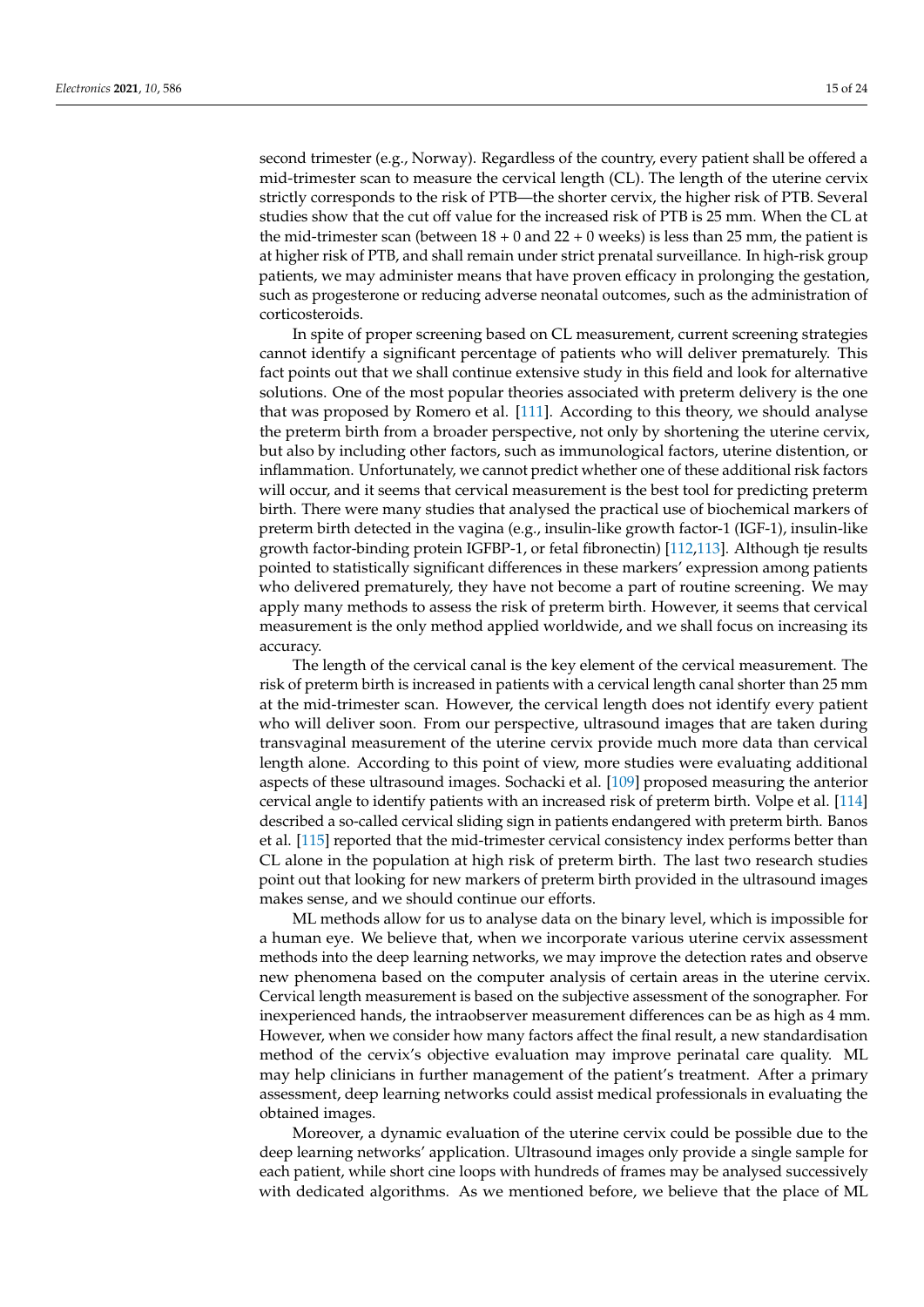in this field begins where the abilities of the human eye end. Thanks to the frame-byframe investigation, which would be very time-consuming, we may obtain additional data on how the cervical tissue responds to applied pressure with the ultrasound probe and investigate changes among the cervix automatically.

From our perspective, machines are meant not to replace humans in medicine, but to support them. Deep learning methods may help to evaluate ultrasound images in a novel way, especially where the human eye is not enough. We shall develop further studies investigating these ideas' clinical application and evaluate whether they improve perinatal results. Unfortunately, ML methods have weaknesses and limitations in predicting spontaneous preterm birth. The main limitation is obtaining an extensive and good-quality database that would allow new correlations between features to be tested on a larger statistical sample. An additional limitation is the collection time of the dataset—researchers have to wait until the pregnancy is completed to find out about the outcome, health, and other characteristics of the baby that may be useful in the analysis, such as weight and week at birth. The research paths in which we can see the potential may be ultrasound imaging during the abdominal examination and transvaginal data. Ultrasound images in solving the problem of predicting spontaneous preterm births are not well researched yet. There are many research opportunities and discoveries for new biomarkers in ultrasound images. An example of the possibility of further work on ultrasound images may be the examination of tissue density around the cervical canal or fetal biometry.

In this work, we present a table that compares the datasets of analysed articles in Table [1.](#page-6-0) Among reviewed works, we distinguish dataset size—number of patients or pregnancies—the percentage of spontaneous preterm birth in this group and gestation week of pregnant women during an examination or data recording, depending on the data type. It can be seen that datasets significantly vary in size. Electronic health records are the easiest to obtain in large amounts and, very often, they do not need annotations. However, they may contain a lot of noise and information that itself suggest the result of pregnancy—so the most effort must be put into data preparation. A common feature of almost all datasets is connected with preterm birth specificity, which is unbalanced data because of an average 10% frequency of sPTB. The researchers, predominantly to counter this difficulty, reach out for the oversampling techniques, but they rarely point out that it creates artificial data that may not have much in common with real observations—instead, they focus on better accuracy results.

Difficulties of collecting preterm data arise not only from the specificity of the phenomenon of the premature birth itself. Gathering medical data, in general, is connected with important issues that are associated with ethical aspects, data privacy, and accountability. ML's use in medicine is accompanied by relevant challenges beyond the simple use of the algorithms. Medical and human health work touches sensitive topics that require high standards and accuracy. One issue that requires special attention is that of ethics. In many countries, the Medical Ethics Committee's approval is required to conduct preterm birth research [\[116\]](#page-23-4). Moreover, the use of the collected data requires additional preparatory steps, e.g., to implement ML projects, all medical and personal data should be anonymised according to GDPR standards [\[117\]](#page-23-5). Finally, attention should also be paid to the purpose and use of the tools created. ML systems should only support medical diagnosis and not replace the doctor to whom the final decision belongs.

In our work, we also provide a summary table of all the publications that we are analysing (Table [3\)](#page-17-0). It makes a comparison of the obtained results and used data types easier. We can see that 75% of publications come from the 2010s, which may represent an increase in interest in the topic, but this phenomenon is also correlated with the ever-increasing possibilities of using machine learning to predict preterm birth. The most represented data types are EHR and EHG with the latter primarily due to the publicly available TPEHG dataset [\[73](#page-21-18)[,94\]](#page-22-11). What might be found interesting is access to other datasets. Some of them can be directly downloaded, while others require written enquiry. To our best knowledge, the currently available datasets sources are: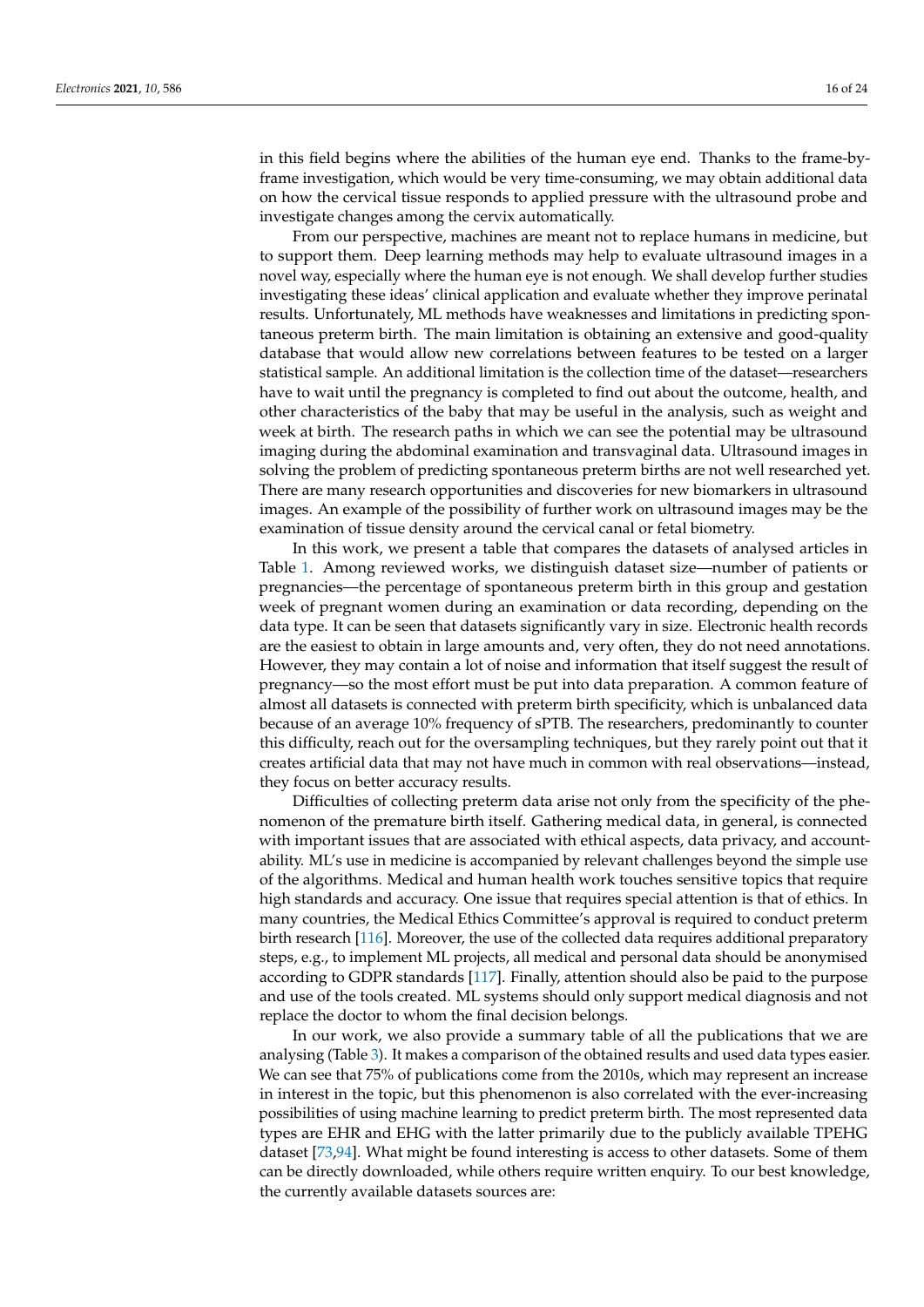- National Institute of Child Health and Human Development (NICHD)—Maternal-Fetal Medicine Units Network (MFMU) [\(https://mfmunetwork.bsc.gwu.edu/PublicBSC/](https://mfmunetwork.bsc.gwu.edu/PublicBSC/MFMU/MFMUPublic/datasets/) [MFMU/MFMUPublic/datasets/](https://mfmunetwork.bsc.gwu.edu/PublicBSC/MFMU/MFMUPublic/datasets/) (accessed on 28 December 2020)),
- Better Outcomes Registry Network (BORN) Information System [\(https://www.bornontario.](https://www.bornontario.ca/en/data/data-dictionary-and-library.aspx) [ca/en/data/data-dictionary-and-library.aspx](https://www.bornontario.ca/en/data/data-dictionary-and-library.aspx) (accessed on 28 December 2020)),
- Pregnancy Risk Monitoring Assessment (PRAMS) [\(https://www.cdc.gov/prams/](https://www.cdc.gov/prams/state-success-stories/data-to-action-success.html) [state-success-stories/data-to-action-success.html](https://www.cdc.gov/prams/state-success-stories/data-to-action-success.html) (accessed on 28 December 2020)),
- Centers for Disease Control and Prevention (CDC)—National Center of Health Statistics (NCHS) [\(https://www.cdc.gov/nchs/data\\_access/ftp\\_data.htm](https://www.cdc.gov/nchs/data_access/ftp_data.htm) (accessed on 28 December 2020)),
- Term-Preterm EHG Database (TPEHG) [\(https://physionet.org/content/tpehgdb/1.0.](https://physionet.org/content/tpehgdb/1.0.1/) [1/](https://physionet.org/content/tpehgdb/1.0.1/) (accessed on 28 December 2020)), and
- Term-Preterm EHG Dataset with Tocogram (TPEHGT) [\(https://physionet.org/content/](https://physionet.org/content/tpehgt/1.0.0/) [tpehgt/1.0.0/](https://physionet.org/content/tpehgt/1.0.0/) (accessed on 28 December 2020)) [\[94,](#page-22-11)[100\]](#page-22-17).

To summarise the recent results obtained for each type of data, one can distinguish:

- EHG—Degbedzui et al. [\[89\]](#page-22-6) who achieve accuracy of 0.997, recall 0.995, and specificity 1.0—using SVM classifier,
- EHR—Rawashdeh et al. [\[84\]](#page-22-1) who achieve accuracy of 0.95, recall 1.0, and specificity 0.94—using random forest,
- TVS—Włodarczyk et al. [\[10\]](#page-19-9) who achieve a recall of 0.68, and specificity 0.97—using convolutional neural networks, and
- EMG—Most et al. [\[91\]](#page-22-8) who achieve a recall of 0.41 and specificity 0.92—using logistic regression.

We must remember that these results should be interpreted in the context of a data set. From these results, we also conclude which tools to use, depending on the type of data. Generally, for classification, the best choice is to use SVM or random forest. If we care about automatic feature extraction, it is advisable to use neural networks. For image data, the best results are obtained while using convolutional neural networks.

Many reviewed works use TPEHG dataset in which researchers compare their results with previous works and notice the improvement in accuracy of a few per cent or less and such trend repeats for many following years with new publications that are based on TPEHG. One should realise that the dataset consists of only 38 preterm births (Table [2\)](#page-7-0). One preterm sample out of 38 available is 2.5% of the whole preterm group. One of the important things that can be deduced from this is that one should not focus on accuracy only, but rather more on sensitivity. What is more, one should treat these works more as ML methods comparison, rather than a new model proposal that is encouragingly more accurate and will make a better decision assisting system. It would be beneficial if researchers could get bigger EHG dataset, which would verify whether models created on TPEHG dataset generalise well, because the accuracy of almost 99% may raise suspicion of data overfitting. Another thing to consider is that researchers attempting preterm birth topic should point out which age of gestation patient's examination or recordings were performed. Because of the high mortality of infants born prematurely before the 28th week of gestation, one should focus the most on examinations taken early. Only such ones allow for us to create models that will help doctors to take precautions. The mentioned TPEHG dataset has only 19 preterm deliveries in the group examined early around 23rd week of gestation. It is known that such annotated data are challenging to obtain. However, it seems of little benefit to science to exploit the same TPEHG dataset more in the future.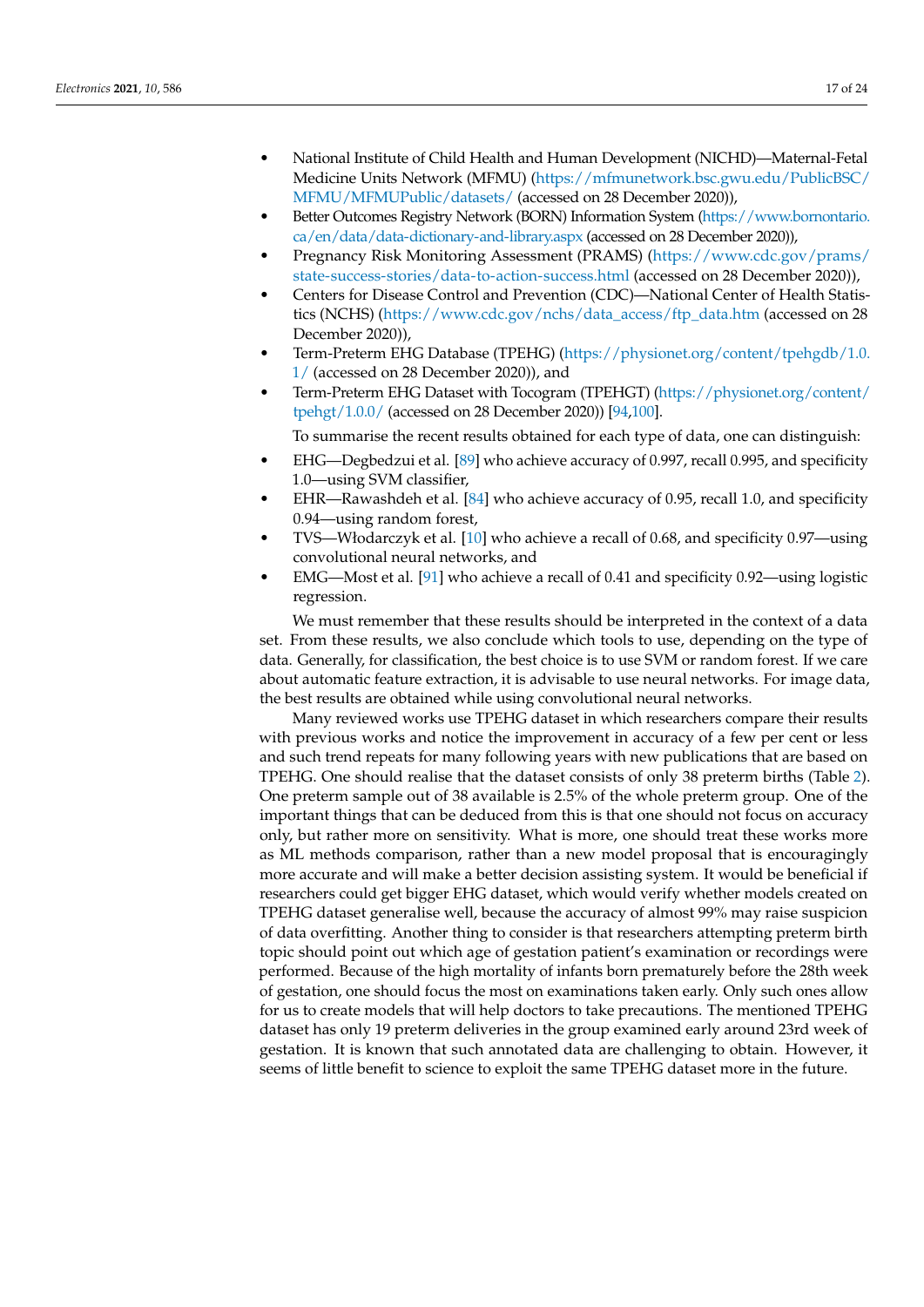<span id="page-17-0"></span> $\overline{a}$ 

| Author                     | <b>Methods</b>                                                                                                                        | <b>Results</b>                                                                   | Data Type  | Year |
|----------------------------|---------------------------------------------------------------------------------------------------------------------------------------|----------------------------------------------------------------------------------|------------|------|
| Woolery et al. [76]        | LERS, ID3 Tree                                                                                                                        | Accuracy: 0.53-0.88                                                              | <b>EHR</b> | 1994 |
| Grzymała-Busse et al. [75] | LERS, genetic algorithm                                                                                                               | Accuracy: 0.68-0.90                                                              | <b>EHR</b> | 1994 |
| Mercer et al. [77]         | Univariate analysis and<br>multivariate logistic regression                                                                           | Recall: 0.18-0.24,<br>Precision: 0.29-0.33                                       | <b>EHR</b> | 1996 |
| Goodwin et al. [78]        | Neural networks, CART,<br>logistic regression                                                                                         | $AUC = 0.76$                                                                     | <b>EHR</b> | 2000 |
| Maner et al. [90]          | FFT, Kohonen Network                                                                                                                  | $Accuracy = 0.82$                                                                | <b>EHG</b> | 2007 |
| Most et al. [91]           | Bivariate analysis, CHI square<br>logistic regression, Fisher's test                                                                  | $Recall = 0.41$ ,<br>Specificity = $0.92$                                        | <b>EMG</b> | 2008 |
| Frize et al. [79]          | Neural network, decision tree                                                                                                         | Recall: 0.65-0.66,<br>Specificity: 0.71-0.84                                     | <b>EHR</b> | 2011 |
| Fergus et al. [19]         | K-NN, decision trees, SVM                                                                                                             | $AUC = 0.95$ ,<br>$Recall = 0.97$ ,<br>Specificity = $0.90$                      | <b>EHG</b> | 2013 |
| Vovsha et al. [18]         | Logistic regression, SVM                                                                                                              | $Recall = 0.57$ ,<br>Specificity = $0.69$                                        | <b>EHR</b> | 2014 |
| Hussain et al. [64]        | DSIA (Dynamic Self-Organised<br>Network), benchmark: SONIA,<br>MLP, Fuzzy-SONIA, K-NN                                                 | $AUC = 0.93$ ,<br>$Recall = 0.89$ ,<br>Specificity = $0.91$                      | <b>EHG</b> | 2015 |
| Tran et al. [11]           | Logistic regression, randomised<br>gradient boosting, stochastic<br>gradient boosting, random forest                                  | $AUC = 0.81$                                                                     | <b>EHR</b> | 2016 |
| Sadi-Ahmed et al. [86]     | Huang-Hilbert transform (HHT),<br>IMF, SVM                                                                                            | $AUC = 0.95$ ,<br>$Recall = 0.99$ ,<br>Specificity = $0.98$                      | <b>EHG</b> | 2017 |
| Weber et al. [80]          | Super learning (SL), K-NN,<br>random forest, lasso regression,<br>ridge regression, elastic net,<br>Generalised Additive Models (GAM) | $AUC = 0.67$                                                                     | <b>EHR</b> | 2018 |
| Despotovic et al. [87]     | Random forest, K-NN, SVM                                                                                                              | $Accuracy = 0.99$ ,<br>$AUC = 0.99$ ,<br>$Recall = 0.98$                         | <b>EHG</b> | 2018 |
| Esty et al. $[81]$         | Decision trees, neural networks                                                                                                       | $AUC = 0.81$ ,<br>$Recall = 0.91$ ,<br>Specificity = $0.72$                      | <b>EHR</b> | 2018 |
| Gao et al. [12]            | BOW and word embedding (NLP),<br>recurrent neural network (RNN),<br>regularised logistic regression                                   | $AUC = 0.83$ ,<br>Recall = $0.966$ ,<br>Specificity = $0.70$                     | <b>EHR</b> | 2019 |
| Włodarczyk et al. [9]      | Convolutional neural network (CNN),<br>SVM, K-NN, Naive Bayes,<br>Decision trees                                                      | $Accuracy = 0.78$ ,<br>$AUC = 0.78$ ,<br>Recall = $0.74$ ,<br>Precision = $0.85$ | <b>TVS</b> | 2019 |
| Prema et al. [82]          | SVM, logistic regression                                                                                                              | Accuracy = $0.76$ ,<br>$Recall = 0.84$ ,<br>Specificity = $0.73$ ,               | <b>EHR</b> | 2019 |

Precision = 0.84

**Table 3.** Comparison of the papers based on the obtained results and used data type, sorted by year.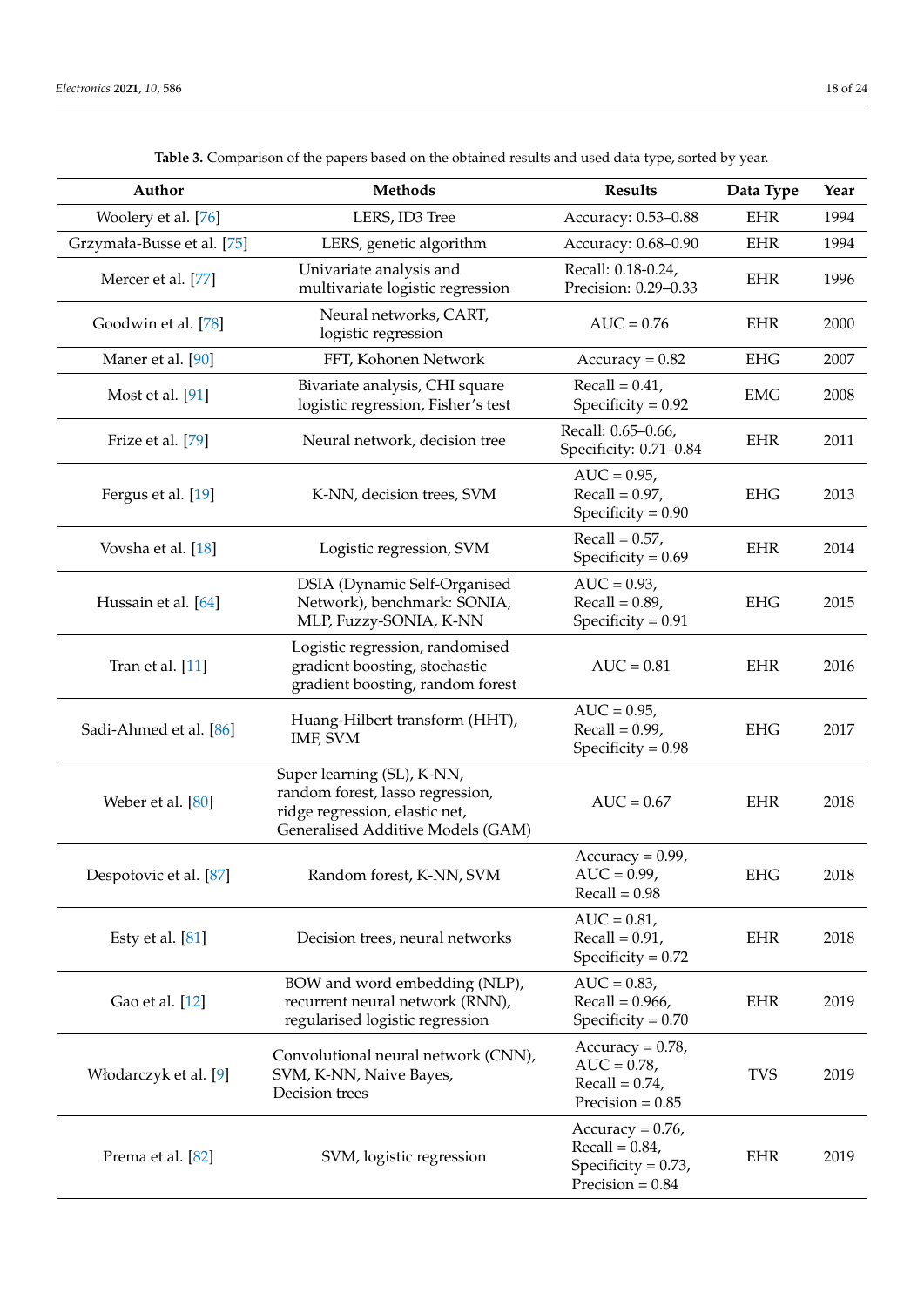| Author                 | Methods                                                                                     | <b>Results</b>                                                                    | Data Type  | Year |
|------------------------|---------------------------------------------------------------------------------------------|-----------------------------------------------------------------------------------|------------|------|
| Lee et al. $[83]$      | Naive Bayes, neural networks, SVM,<br>logistic regression, decision trees,<br>random forest | $Accuracy = 0.92$                                                                 | <b>EHR</b> | 2019 |
| Chen et al. [88]       | Wavelet entropy, Stacked Sparse<br>Autoencoder (SSAE)                                       | $Accuracy = 0.98$ ,<br>$Recall = 0.98$ ,<br>Specificity = $0.98$                  | <b>EHG</b> | 2020 |
| Degbedzui et al. [89]  | <b>SVM</b>                                                                                  | $Accuracy = 0.997$ ,<br>$Recall = 0.995$ ,<br>Specificity = $1.0$                 | <b>EHG</b> | 2020 |
| Rawashdeh et al. [84]  | Naive Bayes, decision trees, K-NN,<br>random forest, neural networks                        | $Accuracy = 0.95$ ,<br>$AUC = 0.98$ ,<br>$Recall = 1.0$ ,<br>Specificity = $0.94$ | <b>EHR</b> | 2020 |
| Włodarczyk et al. [10] | CNN - FCN, DeepLab, U-Net                                                                   | Recall = $0.68$ ,<br>Specificity = $0.97$                                         | <b>TVS</b> | 2020 |
| Koivu et al. [85]      | Logistic regression, neural networks,<br>gradient boosting                                  | $AUC = 0.64$                                                                      | <b>EHR</b> | 2020 |

#### **Table 3.** *Cont.*

In summary, an individual interested in developing a preterm birth prediction system should take the following steps. Firstly, the method of collecting data should be consulted between physicians and data scientists. It is crucial to collect universal data so that as many medical centres as possible can use it. An important aspect is to try to create the most balanced data. When working with imbalanced preterm birth data, that are naturally skewed because of PTB occurrence, we need to use the methods described in Section [2.3.](#page-2-1) Solving class imbalance is here an important issue, which will largely determine the quality of our model. Next, it is necessary to prepare it properly, i.e., perform data anonymisation, carry out the dataset's filtration, which consists of removing outliers and imputing missing values. The last stage is the proper selection of the machine learning algorithm for both classification and feature extraction. The learning process should be carried out with the division into training, validation, and test sets. The test set must not be used to adjust any parameters of the model. In the case of preterm births, we need to primarily focus on sensitivity and precision, but not solely on accuracy. We should be aware that a good result on the test set does not guarantee success in applying the model in real life.

# <span id="page-18-0"></span>**5. Conclusions**

In this paper, we summarise the current application of ML methods that may be incorporated into perinatal medicine. Afterwards, we outline the main four methods used in preterm birth prediction: electrohysterography, electronic health records, transvaginal ultrasound, and uterine electromyography. We present various works concerning each method and compare them based on the achieved results. The reviewed studies suggest that ML methods can improve preterm birth detection rates and contribute additional information to identify women with true sPTB. Finally, they can also produce a powerful, objective tool for assessing labour and earlier intervention.

**Author Contributions:** Conceptualization, T.W., S.P. and T.S.; methodology, T.W., S.P. and T.S.; writing—original draft preparation, T.W., S.P. and T.S.; writing—review and editing, T.T.; supervision, T.T., P.R., N.S.-W., J.W. and M.L.; funding acquisition, T.T. All authors have read and agreed to the published version of the manuscript.

**Funding:** This work was funded by Warsaw University of Technology Dean's grant number II/2019/GD/2 and Grant of Scientific Discipline of Computer Science and Telecommunications at Warsaw University of Technology.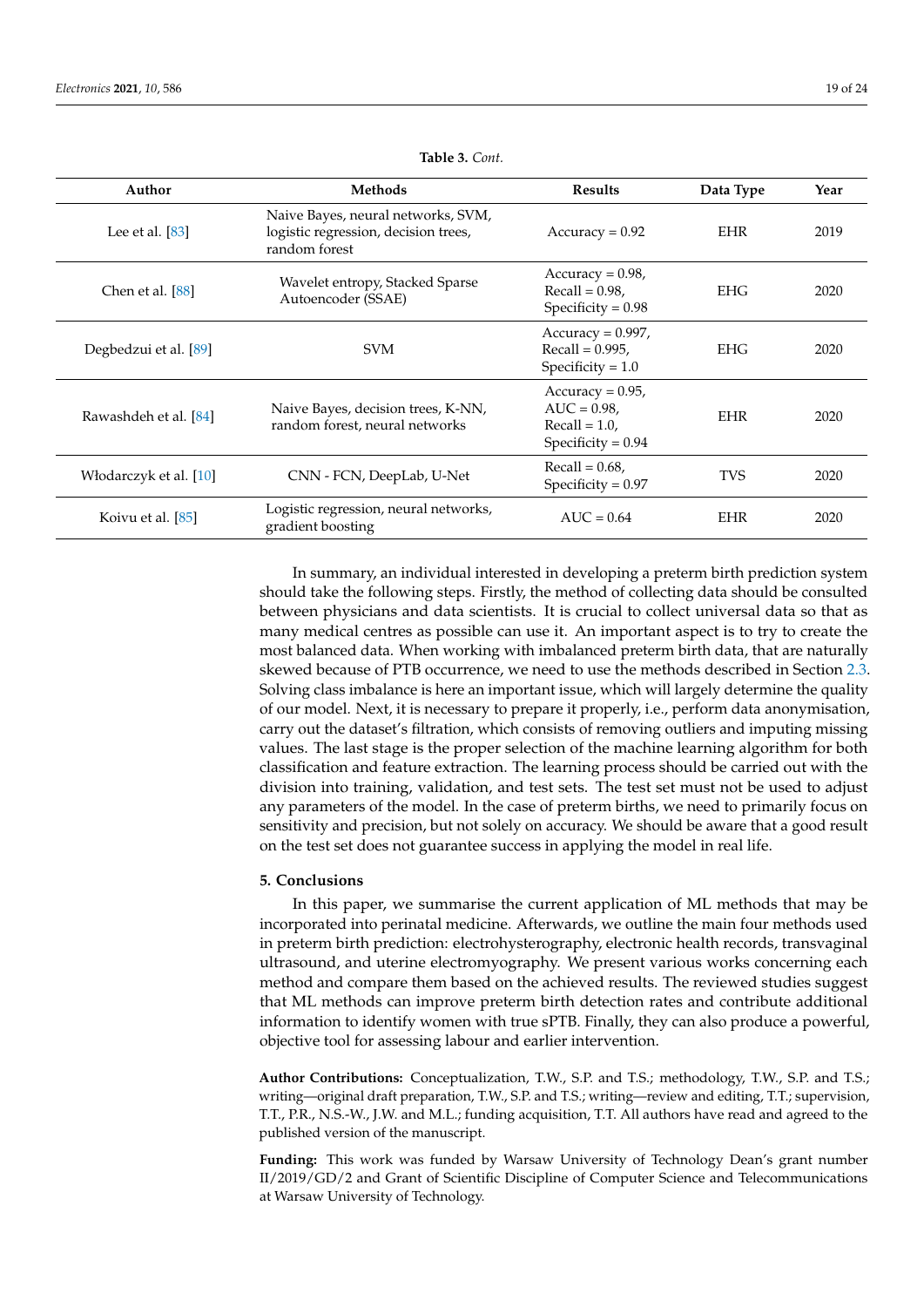**Conflicts of Interest:** The authors declare no conflict of interest.

# **References**

- <span id="page-19-0"></span>1. Blencowe, H.; Cousens, S.; Oestergaard, M.Z.; Chou, D.; Moller, A.B.; Narwal, R.; Adler, A.; Garcia, C.V.; Rohde, S.; Say, L.; et al. National, regional, and worldwide estimates of preterm birth rates in the year 2010 with time trends since 1990 for selected countries: A systematic analysis and implications. *Lancet* **2012**, *379*, 2162–2172. [\[CrossRef\]](http://doi.org/10.1016/S0140-6736(12)60820-4)
- <span id="page-19-1"></span>2. Liu, L.; Johnson, H.L.; Cousens, S.; Perin, J.; Scott, S.; Lawn, J.E.; Rudan, I.; Campbell, H.; Cibulskis, R.; Li, M.; et al. Global, regional, and national causes of child mortality: an updated systematic analysis for 2010 with time trends since 2000. *Lancet* **2012**, *379*, 2151–2161. [\[CrossRef\]](http://dx.doi.org/10.1016/S0140-6736(12)60560-1)
- <span id="page-19-2"></span>3. Dbstet, A. WHO: Recommended definitions, terminology and format for statistical tables related to the perinatal period and use of a new certificate for cause of perinatal deaths. *Acta Obstet Gynecol Scand* **1977**, *56*, 247–253.
- <span id="page-19-3"></span>4. Blencowe, H.; Cousens, S.; Chou, D. Born Too Soon: The global epidemiology of 15 million preterm births. *Reprod. Health 10* **2013**, *10*, 1–14. [\[CrossRef\]](http://dx.doi.org/10.1186/1742-4755-10-S1-S2) [\[PubMed\]](http://www.ncbi.nlm.nih.gov/pubmed/24625129)
- <span id="page-19-4"></span>5. Marlow, N. Full term; an artificial concept. *Arch. Dis. Childhood Fetal Neonatal* **2012**, F158–F159. [\[CrossRef\]](http://dx.doi.org/10.1136/fetalneonatal-2011-301507) [\[PubMed\]](http://www.ncbi.nlm.nih.gov/pubmed/22262663)
- <span id="page-19-5"></span>6. Goldenberg, R.L.; Gravett, M.G.; Iams, J.; Papageorghiou, A.T.; Waller, S.A.; Kramer, M.; Culhane, J.; Barros, F.; Conde-Agudelo, A.; Bhutta, Z.A.; et al. The preterm birth syndrome: Issues to consider in creating a classification system. *Am. J. Obstet. Gynecol.* **2012**, *206*, 113–118. [\[CrossRef\]](http://dx.doi.org/10.1016/j.ajog.2011.10.865) [\[PubMed\]](http://www.ncbi.nlm.nih.gov/pubmed/22177186)
- <span id="page-19-6"></span>7. Ward, R.M.; Beachy, J.C. Neonatal complications following preterm birth. *BJOG Int. J. Obstet. Gynaecol.* **2003**, *110*, 8–16. [\[CrossRef\]](http://dx.doi.org/10.1016/S1470-0328(03)00012-0)
- <span id="page-19-7"></span>8. Okitsu, O.; Mimura, T.; Nakayama, T.; Aono, T. Early prediction of preterm delivery by transvaginal ultrasonography. *Ultrasound Obstet. Gynecol.* **1992**, *2*, 402–409. [\[CrossRef\]](http://dx.doi.org/10.1046/j.1469-0705.1992.02060402.x) [\[PubMed\]](http://www.ncbi.nlm.nih.gov/pubmed/12796914)
- <span id="page-19-8"></span>9. Włodarczyk, T.; Płotka, S.; Trzciński, T.; Rokita, P.; Sochacki-Wójcicka, N.; Lipa, M.; Wójcicki, J. Estimation of Preterm Birth Markers with U-Net Segmentation Network. In *Smart Ultrasound Imaging and Perinatal, Preterm and Paediatric Image Analysis*; Wang, Q., Gomez, A., Hutter, J., McLeod, K., Zimmer, V., Zettinig, O., Licandro, R., Robinson, E., Christiaens, D., Turk, E.A., et al., Eds.; Springer: Cham, Switzerland, 2019; pp. 95–103. [\[CrossRef\]](http://dx.doi.org/10.1007/978-3-030-32875-7_11)
- <span id="page-19-9"></span>10. Włodarczyk, T.; Płotka, S.; Rokita, P.; Sochacki-Wójcicka, N.; Wójcicki, J.; Lipa, M.; Trzciński, T. Spontaneous Preterm Birth Prediction Using Convolutional Neural Networks. In *Medical Ultrasound, and Preterm, Perinatal and Paediatric Image Analysis*; Hu, Y., Licandro, R., Noble, J.A., Hutter, J., Aylward, S., Melbourne, A., Turk, E.A., Barrena, J.T., Eds.; Springer: Cham, Switzerland, 2020; pp. 274–283. [\[CrossRef\]](http://dx.doi.org/10.1007/978-3-030-60334-2_27)
- <span id="page-19-10"></span>11. Tran, T.; Luo, W.; Phung, D.; Morris, J.; Rickard, K.; Venkatesh, S. Preterm birth prediction: stable selection of interpretable rules from high dimensional data. In Proceedings of the 1st Machine Learning for Healthcare Conference, Los Angeles, CA, USA, 19–20 August 2016; pp. 164–177.
- <span id="page-19-11"></span>12. Gao, C.; Osmundson, S.; Edwards, D.R.V.; Jackson, G.P.; Malin, B.A.; Chen, Y. Deep learning predicts extreme preterm birth from electronic health records. *J. Biomed. Inf.* **2019**, *100*, 103334. [\[CrossRef\]](http://dx.doi.org/10.1016/j.jbi.2019.103334) [\[PubMed\]](http://www.ncbi.nlm.nih.gov/pubmed/31678588)
- <span id="page-19-12"></span>13. Boser, B.E.; Guyon, I.M.; Vapnik, V.N. A training algorithm for optimal margin classifiers. In Proceedings of the COLT '92: Proceedings of the Fifth Annual Workshop on Computational Learning Theory, Pittsburgh, PA, USA, 27–29 July 1992; pp. 144–152. [\[CrossRef\]](http://dx.doi.org/10.1145/130385.130401)
- <span id="page-19-13"></span>14. Bengio, Y. *Learning Deep Architectures for AI*; Now Publishers Inc.: Norwell, MA, USA, 2009; pp. 1–127. [\[CrossRef\]](http://dx.doi.org/10.1561/2200000006)
- <span id="page-19-14"></span>15. Walani, S.R. Global burden of preterm birth. *Int. J. Gynecol. Obstet.* **2020**, *150*, 31–33. [\[CrossRef\]](http://dx.doi.org/10.1002/ijgo.13195) [\[PubMed\]](http://www.ncbi.nlm.nih.gov/pubmed/32524596)
- <span id="page-19-15"></span>16. Beck, S.; Wojdyla, D.; Say, L.; Bertran, A.P.; Meraldi, M.; Requejo, J.H.; Rubens, C.; Menon, R.; Look, P.V. The worldwide incidence of preterm birth: A systematic review of maternal mortality and morbidity. *Bull. World Health Organ.* **2010**, *88*, 31–38. [\[CrossRef\]](http://dx.doi.org/10.2471/BLT.08.062554)
- <span id="page-19-16"></span>17. Institute of Medicine. *Preterm Birth: Causes, Consequences, and Prevention*; National Academies Press: Washington, DC, USA, 2007. [\[CrossRef\]](http://dx.doi.org/10.17226/11622)
- <span id="page-19-17"></span>18. Vovsha, I.; Rajan, A.; Salleb-Aouissi, A.; Raja, A.; Radeva, A.; Diab, H.; Tomar, A.; Wapner, R. Predicting preterm birth is not elusive: Machine learning paves the way to individual wellness. In Proceedings of the 2014 AAAI Spring Symposium Series, Palo Alto, CA, USA, 24–26 March 2014; pp. 82–89.
- <span id="page-19-18"></span>19. Fergus, P.; Cheung, P.; Hussain, A.; Al-Jumeily, D.; Dobbins, C.; Iram, S. Prediction of Preterm Deliveries from EHG Signals Using Machine Learning. *PLoS ONE* **2013**, *8*, e77154. [\[CrossRef\]](http://dx.doi.org/10.1371/journal.pone.0077154)
- <span id="page-19-19"></span>20. Glover, A.V.; Manuck, T.A. Screening for spontaneous preterm birth and resultant therapies to reduce neonatal morbidity and mortality: A review. *Semin. Fetal Neonatal Med.* **2018**, *23*, 126–132. [\[CrossRef\]](http://dx.doi.org/10.1016/j.siny.2017.11.007) [\[PubMed\]](http://www.ncbi.nlm.nih.gov/pubmed/29229486)
- <span id="page-19-20"></span>21. Tang, Y.; Zhang, Y.Q.; Chawla, N.; Krasser, S. SVMs Modeling for Highly Imbalanced Classification. *IEEE Trans. Syst. Man Cybern. Part B Cybern.* **2008**, *39*, 281–288. [\[CrossRef\]](http://dx.doi.org/10.1109/TSMCB.2008.2002909) [\[PubMed\]](http://www.ncbi.nlm.nih.gov/pubmed/19068445)
- <span id="page-19-21"></span>22. Johnson, J.M.; Khoshgoftaar, T.M. Survey on deep learning with class imbalance. *J. Big Data* **2019**, *6*, 1–54. [\[CrossRef\]](http://dx.doi.org/10.1186/s40537-019-0192-5)
- <span id="page-19-22"></span>23. Guo, X.; Yin, Y.; Dong, C.; Yang, G.; Zhou, G. On the class imbalance problem. In Proceedings of the 2008 Fourth International Conference on Natural Computation, Jinan, China, 18–20 October 2008; pp. 192–201.
- <span id="page-19-23"></span>24. Mac Namee, B.; Cunningham, P.; Byrne, S.; Corrigan, O.I. The problem of bias in training data in regression problems in medical decision support. *Artif. Intell. Med.* **2002**, *24*, 51–70. [\[CrossRef\]](http://dx.doi.org/10.1016/S0933-3657(01)00092-6)
- <span id="page-19-24"></span>25. Grzymala-Busse, J.W.; Goodwin, L.K.; Zhang, X. Increasing sensitivity of preterm birth by changing rule strengths. *Pattern Recognit. Lett.* **2003**, *24*, 903–910. [\[CrossRef\]](http://dx.doi.org/10.1016/S0167-8655(02)00202-7)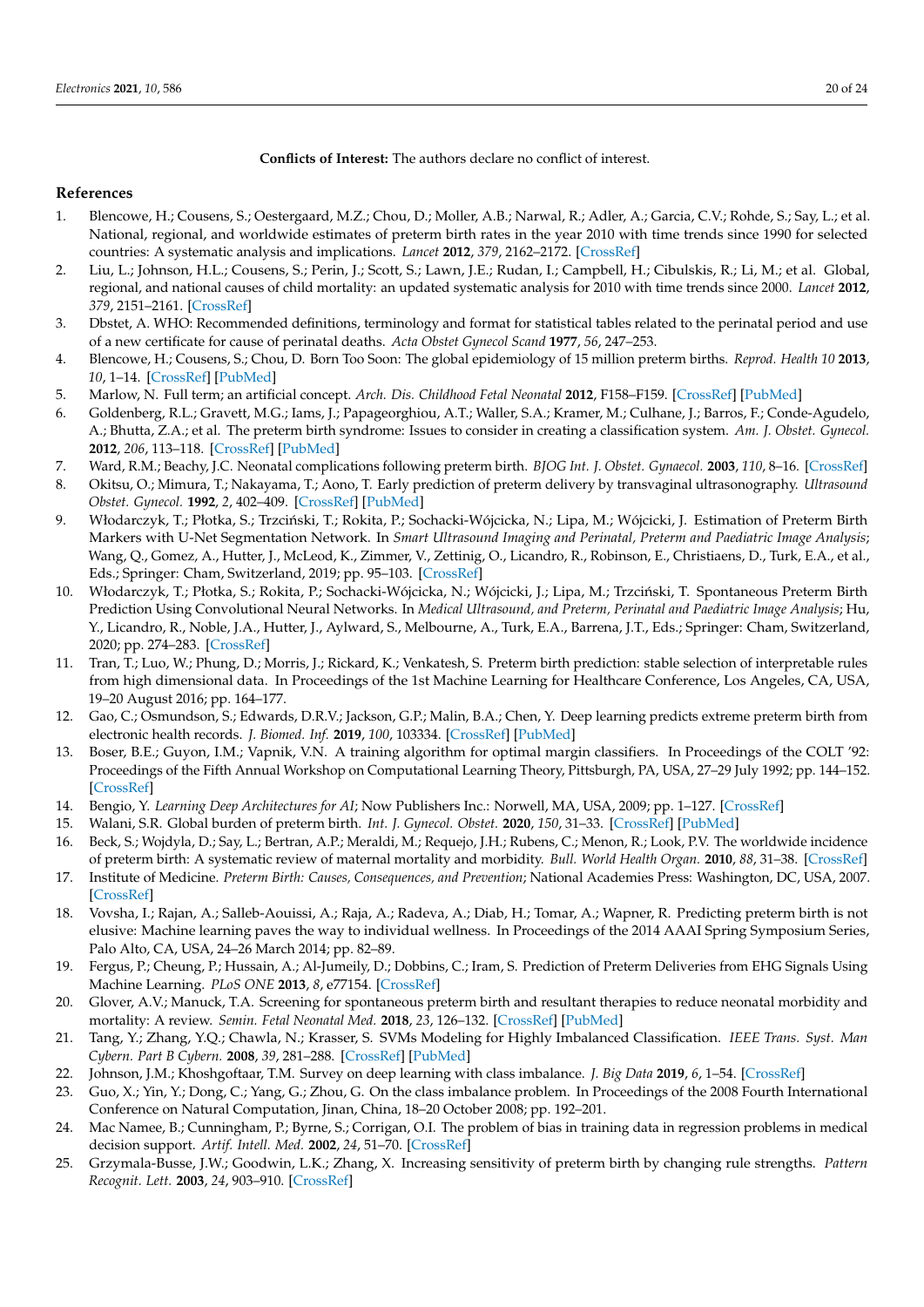- <span id="page-20-0"></span>26. Kotsiantis, S.; Kanellopoulos, D.; Pintelas, P. Handling imbalanced datasets: A review. *GESTS Int. Trans. Comput. Sci. Eng.* **2006**, *30*, 25–36.
- <span id="page-20-1"></span>27. Wang, S.; Liu, W.; Wu, J.; Cao, L.; Meng, Q.; Kennedy, P.J. Training deep neural networks on imbalanced data sets. In Proceedings of the 2016 International Joint Conference on Neural Networks (IJCNN), Vancouver, BC, Canada, 24–29 July 2016; pp. 4368–4374.
- <span id="page-20-2"></span>28. Buda, M.; Maki, A.; Mazurowski, M.A. A systematic study of the class imbalance problem in convolutional neural networks. *Neural Netw.* **2018**, *106*, 249–259. [\[CrossRef\]](http://dx.doi.org/10.1016/j.neunet.2018.07.011)
- <span id="page-20-3"></span>29. Wang, S.; Yao, X. Multiclass imbalance problems: Analysis and potential solutions. *IEEE Trans. Syst. Man Cybern. Part B Cybern.* **2012**, *42*, 1119–1130. [\[CrossRef\]](http://dx.doi.org/10.1109/TSMCB.2012.2187280) [\[PubMed\]](http://www.ncbi.nlm.nih.gov/pubmed/22438514)
- <span id="page-20-4"></span>30. Bi, J.; Zhang, C. An empirical comparison on state-of-the-art multi-class imbalance learning algorithms and a new diversified ensemble learning scheme. *Knowl. Based Syst.* **2018**, *158*, 81–93. [\[CrossRef\]](http://dx.doi.org/10.1016/j.knosys.2018.05.037)
- <span id="page-20-5"></span>31. Japkowicz, N. Concept-learning in the presence of between-class and within-class imbalances. In *Conference of the Canadian Society for Computational Studies of Intelligence*; Stroulia E., Matwin S., Eds.; Springer: Berlin, Germany, 2001; pp. 67–77.
- 32. Japkowicz, N.; Stephen, S. The class imbalance problem: A systematic study. *Intell. Data Anal.* **2002**, *6*, 429–449. [\[CrossRef\]](http://dx.doi.org/10.3233/IDA-2002-6504)
- <span id="page-20-8"></span>33. Kubat, M.; Matwin, S. Addressing the curse of imbalanced training sets: one-sided selection. In Proceedings of the Fourteenth International Conference on Machine Learning (ICML 1997), Nashville, TN, USA, 8–12 July 1997; pp. 179–186.
- 34. Holte, R.C.; Acker, L.; Porter, B.W. Concept Learning and the Problem of Small Disjuncts. In Proceedings of International Joint Conference on Artificial Intelligence (IJCAI-89), Detroit, MI, USA, 20–25 August 1989; pp. 813–818.
- <span id="page-20-6"></span>35. Liu, X.Y.; Wu, J.; Zhou, Z.H. Exploratory Undersampling for Class-Imbalance Learning. *IEEE Trans. Syst. Man Cybern. Part B Cybern.* **2008**, *39*, 539–550. [\[CrossRef\]](http://dx.doi.org/10.1109/tsmcb.2008.2007853)
- <span id="page-20-7"></span>36. Van Hulse, J.; Khoshgoftaar, T.M.; Napolitano, A. Experimental perspectives on learning from imbalanced data. In Proceedings of the 24th international conference on Machine learning, Corvallis, OR, USA, 20–24 June 2007; pp. 935–942.
- <span id="page-20-9"></span>37. Barandela, R.; Valdovinos, R.M.; Sánchez, J.S.; Ferri, F.J. The imbalanced training sample problem: Under or over sampling? In *Joint IAPR International Workshops on Statistical Techniques in Pattern Recognition (SPR) and Structural and Syntactic Pattern Recognition (SSPR)*; Fred A., Caelli T.M., Duin R.P.W., Campilho A.C., de Ridder D., Eds.; Springer: Berlin, Germany, 2004; pp. 806–814.
- <span id="page-20-10"></span>38. Chawla, N.V.; Bowyer, K.W.; Hall, L.O.; Kegelmeyer, W.P. SMOTE: Synthetic Minority Over-sampling Technique. *J. Artif. Intell. Res.* **2002**, *16*, 321–357. [\[CrossRef\]](http://dx.doi.org/10.1613/jair.953)
- <span id="page-20-11"></span>39. Chang, F.; Ma, L.; Qiao, Y. Target Tracking Under Occlusion by Combining Integral-Intensity-Matching with Multi-block-voting. In *Lecture Notes in Computer Science*; Huang, D.S., Zhang, X.P., Huang, G.B., Eds.; Springer: Berlin, Germany, 2005; pp. 77–86. [\[CrossRef\]](http://dx.doi.org/10.1007/11538059_9)
- <span id="page-20-12"></span>40. Bunkhumpornpat, C.; Sinapiromsaran, K.; Lursinsap, C. Safe-level-smote: Safe-level-synthetic minority over-sampling technique for handling the class imbalanced problem. In *Pacific-Asia Conference on Knowledge Discovery and Data Mining*; Theeramunkong, T., Kijsirikul, B., Cercone, N., Ho, T.B., Eds.; Springer: Berlin, Germany, 2009; pp. 475–482.
- <span id="page-20-13"></span>41. Jo, T.; Japkowicz, N. Class imbalances versus small disjuncts. *ACM SIGKDD Explor. Newsl.* **2004**, *6*, 40–49. [\[CrossRef\]](http://dx.doi.org/10.1145/1007730.1007737)
- <span id="page-20-14"></span>42. He, H.; Bai, Y.; Garcia, E.A.; Li, S. ADASYN: Adaptive synthetic sampling approach for imbalanced learning. In Proceedings of the 2008 IEEE International Joint Conference on Neural Networks (IEEE World Congress on Computational Intelligence), Hong Kong, China, 1–8 June 2008; pp. 1322–1328.
- <span id="page-20-15"></span>43. Chawla, N.V.; Japkowicz, N.; Kotcz, A. Special issue on learning from imbalanced data sets. *ACM SIGKDD Explor. Newsl.* **2004**, *6*, 1–6. [\[CrossRef\]](http://dx.doi.org/10.1145/1007730.1007733)
- <span id="page-20-16"></span>44. Huang, C.; Li, Y.; Loy, C.C.; Tang, X. Learning Deep Representation for Imbalanced Classification. In Proceedings of the Proceedings of the IEEE Conference on Computer Vision and Pattern Recognition, 2016, Las Vegas, NV, USA, 27–30 June 2016; pp. 5375–5384.
- <span id="page-20-17"></span>45. Drummond, C.; Holte, R.C. C4. 5, class imbalance, and cost sensitivity: Why under-sampling beats over-sampling. In Proceedings of the Workshop on Learning from Imbalanced Datasets II, ICML, Washington, DC, USA, 21 August 2003; pp. 1–8.
- <span id="page-20-18"></span>46. Breiman, L. Random forests. *Mach. Learn.* **2001**, *45*, 5–32. [\[CrossRef\]](http://dx.doi.org/10.1023/A:1010933404324)
- <span id="page-20-19"></span>47. Chen, C.; Liaw, A.; Breiman, L. Using Random Forest to Learn Imbalanced Data. Available online: [https://statistics.berkeley.](https://statistics.berkeley.edu/sites/default/files/tech-reports/666.pdf) [edu/sites/default/files/tech-reports/666.pdf](https://statistics.berkeley.edu/sites/default/files/tech-reports/666.pdf) (accessed on 28 December 2020).
- <span id="page-20-20"></span>48. Krawczyk, B. Learning from imbalanced data: open challenges and future directions. *Prog. Artif. Intell.* **2016**, *5*, 221–232. [\[CrossRef\]](http://dx.doi.org/10.1007/s13748-016-0094-0)
- <span id="page-20-21"></span>49. Freund, Y.; Schapire, R.E. Experiments with a new boosting algorithm. In Proceedings of the Thirteenth International Conference (ICML '96), Bari, Italy, 3–6 July 1996; pp. 148–156.
- <span id="page-20-22"></span>50. Joshi, M.V.; Kumar, V.; Agarwal, R.C. Evaluating boosting algorithms to classify rare classes: Comparison and improvements. In Proceedings 2001 IEEE International Conference on Data Mining, San Jose, CA, USA, 29 November–2 December 2001; pp. 257–264.
- <span id="page-20-23"></span>51. Chawla, N.V.; Lazarevic, A.; Hall, L.O.; Bowyer, K.W. SMOTEBoost: Improving Prediction of the Minority Class in Boosting. In *Knowledge Discovery in Databases: PKDD 2003*; Lavrac, N., Gamberger, D., Todorovski, L., Blockeel, H., Eds.; Springer: Berlin, Germany, 2003; pp. 107–119. [\[CrossRef\]](http://dx.doi.org/10.1007/978-3-540-39804-2_12)
- <span id="page-20-24"></span>52. Viola, P.; Jones, M. Fast and robust classification using asymmetric adaboost and a detector cascade. *Adv. Neural Inf. Process. Syst.* **2001**, *14*. Available online: <http://citeseerx.ist.psu.edu/viewdoc/download?doi=10.1.1.332.9301&rep=rep1&type=pdf> (accessed on 3 March 2021).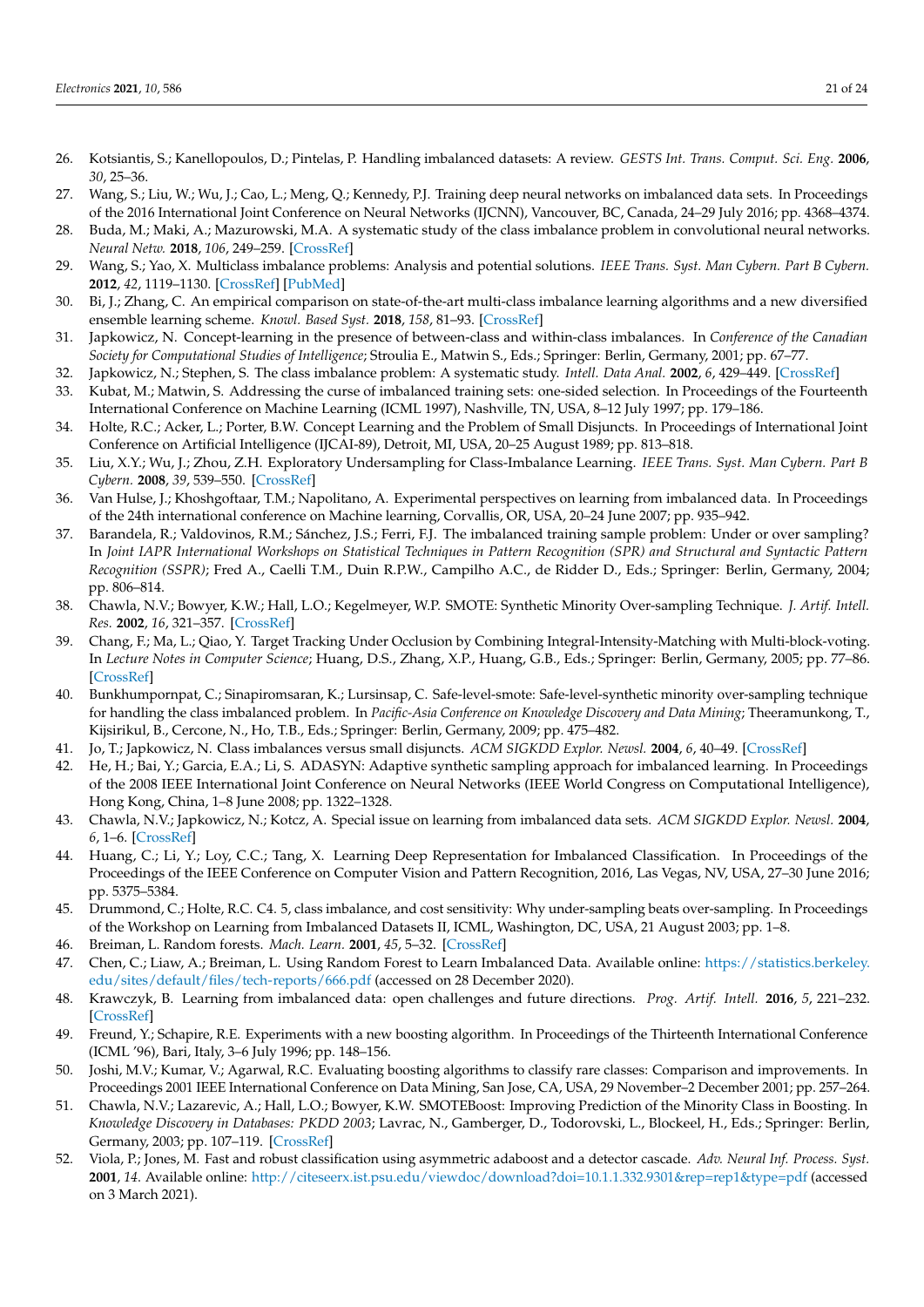- <span id="page-21-0"></span>53. Fan, W.; Stolfo, S.J.; Zhang, J.; Chan, P.K. AdaCost: Misclassification cost-sensitive boosting. In Proceedings of the Sixteenth International Conference on Machine Learning (ICML 1999), Bled, Slovenia, 27–30 June 1999; pp. 97–105.
- <span id="page-21-1"></span>54. Domingos, P. Metacost: A general method for making classifiers cost-sensitive. In Proceedings of the fifth ACM SIGKDD International Conference on Knowledge Discovery and Data Mining, San Diego, CA, USA, 15–18 August 1999; pp. 155–164.
- <span id="page-21-2"></span>55. Shen, L.; Lin, Z.; Huang, Q. Relay backpropagation for effective learning of deep convolutional neural networks. In *European Conference on Computer Vision*; Leibe, B., Matas, J., Sebe, N., Welling, M., Eds.; Springer: Cham, Switzerland, 2016, pp. 467–482.
- <span id="page-21-3"></span>56. Altman, N.S. An Introduction to Kernel and Nearest-Neighbor Nonparametric Regression. *Am. Stat.* **1992**, *46*, 175–185. [\[CrossRef\]](http://dx.doi.org/10.1080/00031305.1992.10475879)
- <span id="page-21-4"></span>57. Rokach, L.; Maimon, O. Decision trees. In *Data Mining and Knowledge Discovery Handbook*; Maimon, O., Rokach, L., Eds; Springer: Boston, MA, USA, 2005; pp. 165–192.
- <span id="page-21-5"></span>58. Ho, T.K. Random decision forests. In Proceedings of 3rd International Conference on Document Analysis and Recognition, Montreal, QC, Canada, 14–16 August 1995; pp. 278–282.
- <span id="page-21-6"></span>59. Cramer, J.S. The origins of logistic regression. *SSRN* **2002**. [\[CrossRef\]](http://dx.doi.org/10.2139/ssrn.360300)
- <span id="page-21-7"></span>60. Friedman, J.H. Stochastic gradient boosting. *Comput. Stat. Data Anal.* **2002**, *38*, 367–378. [\[CrossRef\]](http://dx.doi.org/10.1016/S0167-9473(01)00065-2)
- <span id="page-21-8"></span>61. Anthony, M.; Bartlett, P.L. *Neural Network Learning: Theoretical Foundations*; Cambridge University Press: Cambridge, UK, 2009.
- <span id="page-21-9"></span>62. Goodfellow, I.; Bengio, Y.; Courville, A. *Deep Learning*; MIT Press: Cambridge, UK, 2016.
- <span id="page-21-10"></span>63. Zeitlin, J.; Szamotulska, K.; Drewniak, N.; Mohangoo, A.; Chalmers, J.; Sakkeus, L.; Irgens, L.; Gatt, M.; Gissler, M.; et al. Preterm birth time trends in Europe: A study of 19 countries. *BJOG Int. J. Obstet. Gynaecol.* **2013**, *120*, 1356–1365. [\[CrossRef\]](http://dx.doi.org/10.1111/1471-0528.12281) [\[PubMed\]](http://www.ncbi.nlm.nih.gov/pubmed/23700966)
- <span id="page-21-11"></span>64. Hussain, A.; Fergus, P.; Al-Askar, H.; Al-Jumeily, D.; Jager, F. Dynamic neural network architecture inspired by the immune algorithm to predict preterm deliveries in pregnant women. *Neurocomputing* **2015**, *151*, 963–974. [\[CrossRef\]](http://dx.doi.org/10.1016/j.neucom.2014.03.087)
- <span id="page-21-12"></span>65. Menard, M.; Newman, R.B.; Keenan, A.; Ebelingc, M. Prognostic significance of prior preterm twin delivery on subsequent singleton pregnancy. *Am. J. Obstet. Gynecol.* **1996**, *174*, 1429–1432. [\[CrossRef\]](http://dx.doi.org/10.1016/S0002-9378(96)70584-7)
- <span id="page-21-13"></span>66. Facco, F.L.; Nash, K.; Grobman, W.A. Are women who have had a preterm twin delivery at greater risk of preterm birth in a subsequent singleton pregnancy? *Am. J. Obstet. Gynecol.* **2007**, *197*, 253.e1–253.e3. [\[CrossRef\]](http://dx.doi.org/10.1016/j.ajog.2007.06.049) [\[PubMed\]](http://www.ncbi.nlm.nih.gov/pubmed/17826408)
- <span id="page-21-14"></span>67. Heath, V.C.F.; Southall, T.R.; Souka, A.P.; Elisseou, A.; Nicolaides, K.H. Cervical length at 23 weeks of gestation: prediction of spontaneous preterm delivery. *Ultrasound Obstet. Gynecol.* **1998**, *12*, 312–317. [\[CrossRef\]](http://dx.doi.org/10.1046/j.1469-0705.1998.12050312.x) [\[PubMed\]](http://www.ncbi.nlm.nih.gov/pubmed/9819868)
- <span id="page-21-15"></span>68. Quinn, J.A.; Munoz, F.M.; Gonik, B.; Frau, L.; Cutland, C.; Mallett-Moore, T.; Kissou, A.; Wittke, F.; Das, M.; Nunes, T.; et al. Preterm birth: Case definition & guidelines for data collection, analysis, and presentation of immunisation safety data. *Vaccine* **2016**, *34*, 6047–6056. [\[CrossRef\]](http://dx.doi.org/10.1016/j.vaccine.2016.03.045)
- <span id="page-21-16"></span>69. Renzo, G.D.; O Herlihy, C.; van Geijn, H.; Copray, F. Organization of perinatal care within the European community. *Eur. J. Obstet. Gynecol. Reprod. Biol.* **1992**, *45*, 81–87. [\[CrossRef\]](http://dx.doi.org/10.1016/0028-2243(92)90221-J)
- 70. Zeitlin, J.; Papiernik, E.; Bréart, G. Regionalization of perinatal care in Europe. *Semin. Neonatol.* **2004**, *9*, 99–110. [\[CrossRef\]](http://dx.doi.org/10.1016/j.siny.2003.08.004)
- 71. Iams, J.D.; Romero, R.; Culhane, J.F.; Goldenberg, R.L. Primary, secondary, and tertiary interventions to reduce the morbidity and mortality of preterm birth. *Lancet* **2008**, *371*, 164–175. [\[CrossRef\]](http://dx.doi.org/10.1016/S0140-6736(08)60108-7)
- <span id="page-21-17"></span>72. Skirton, H.; Goldsmith, L.; Jackson, L.; Lewis, C.; Chitty, L. Offering prenatal diagnostic tests: European guidelines for clinical practice. *Eur. J. Hum. Genet.* **2013**, *22*, 580–586. [\[CrossRef\]](http://dx.doi.org/10.1038/ejhg.2013.205) [\[PubMed\]](http://www.ncbi.nlm.nih.gov/pubmed/24022298)
- <span id="page-21-18"></span>73. Fele-Žorž, G.; Kavšek, G.; Novak-Antolič, Ž.; Jager, F. A comparison of various linear and non-linear signal processing techniques to separate uterine EMG records of term and pre-term delivery groups. *Med. Biol. Eng. Comput.* **2008**, *46*, 911–922. [\[CrossRef\]](http://dx.doi.org/10.1007/s11517-008-0350-y)
- <span id="page-21-19"></span>74. Bedathur, S.; Srivastava, D.; Valluri, S.R. (Eds.) Big Data Curation. In Proceedings of the 20th International Conference on Management of Data, Hyderabad, India, 17–19 December 2014.
- <span id="page-21-20"></span>75. Grzymala-Busse, J.W.; Woolery, L.K. Improving prediction of preterm birth using a new classification scheme and rule induction. In Proceedings of the AMIA Annual Symposium on Computer Application in Medical Care, Washington, DC, USA, 5–9 November 1994; p. 730.
- <span id="page-21-21"></span>76. Woolery, L.K.; Grzymala-Busse, J. Machine Learning for an Expert System to Predict Preterm Birth Risk. *J. Am. Med. Inf. Assoc.* **1994**, *1*, 439–446. [\[CrossRef\]](http://dx.doi.org/10.1136/jamia.1994.95153433)
- <span id="page-21-22"></span>77. Mercer, B.; Goldenberg, R.; Das, A.; Moawad, A.; Iams, J.; Meis, P.; Copper, R.; Johnson, F.; Thom, E.; McNellis, D.; et al. The preterm prediction study: A clinical risk assessment system. *Am. J. Obstet. Gynecol.* **1996**, *174*, 1885–1895. [\[CrossRef\]](http://dx.doi.org/10.1016/S0002-9378(96)70225-9)
- <span id="page-21-23"></span>78. Goodwin, L.; Maher, S. Data mining for preterm birth prediction. In Proceedings of the 2000 ACM Symposium on Applied Computing—Volume 1, Como, Italy, 19–21 March 2000; pp. 46–51. [\[CrossRef\]](http://dx.doi.org/10.1145/335603.335680)
- <span id="page-21-24"></span>79. Frize, M.; Yu, N.; Weyand, S. Effectiveness of a hybrid pattern classifier for medical applications. *Int. J. Hybrid Intell. Syst.* **2011**, *8*, 71–79. [\[CrossRef\]](http://dx.doi.org/10.3233/HIS-2011-0123)
- <span id="page-21-25"></span>80. Weber, A.; Darmstadt, G.L.; Gruber, S.; Foeller, M.E.; Carmichael, S.L.; Stevenson, D.K.; Shaw, G.M. Application of machinelearning to predict early spontaneous preterm birth among nulliparous non-Hispanic black and white women. *Ann. Epidemiol.* **2018**, *28*, 783–789.e1. [\[CrossRef\]](http://dx.doi.org/10.1016/j.annepidem.2018.08.008)
- <span id="page-21-26"></span>81. Esty, A.; Frize, M.; Gilchrist, J.; Bariciak, E. Applying Data Preprocessing Methods to Predict Premature Birth. In Proceedings of the 2018 40th Annual International Conference of the IEEE Engineering in Medicine and Biology Society (EMBC), Honolulu, HI, USA, 18–21 July 2018; pp. 6096–6099. [\[CrossRef\]](http://dx.doi.org/10.1109/embc.2018.8513681)
- <span id="page-21-27"></span>82. Prema, N.S.; Pushpalatha, M.P. Machine Learning Approach for Preterm Birth Prediction Based on Maternal Chronic Conditions. In *Lecture Notes in Electrical Engineering*; Sridhar, V., Padma, M., Rao, K., Eds; Springer: Singapore, 2019; pp. 581–588. [\[CrossRef\]](http://dx.doi.org/10.1007/978-981-13-5802-9_52)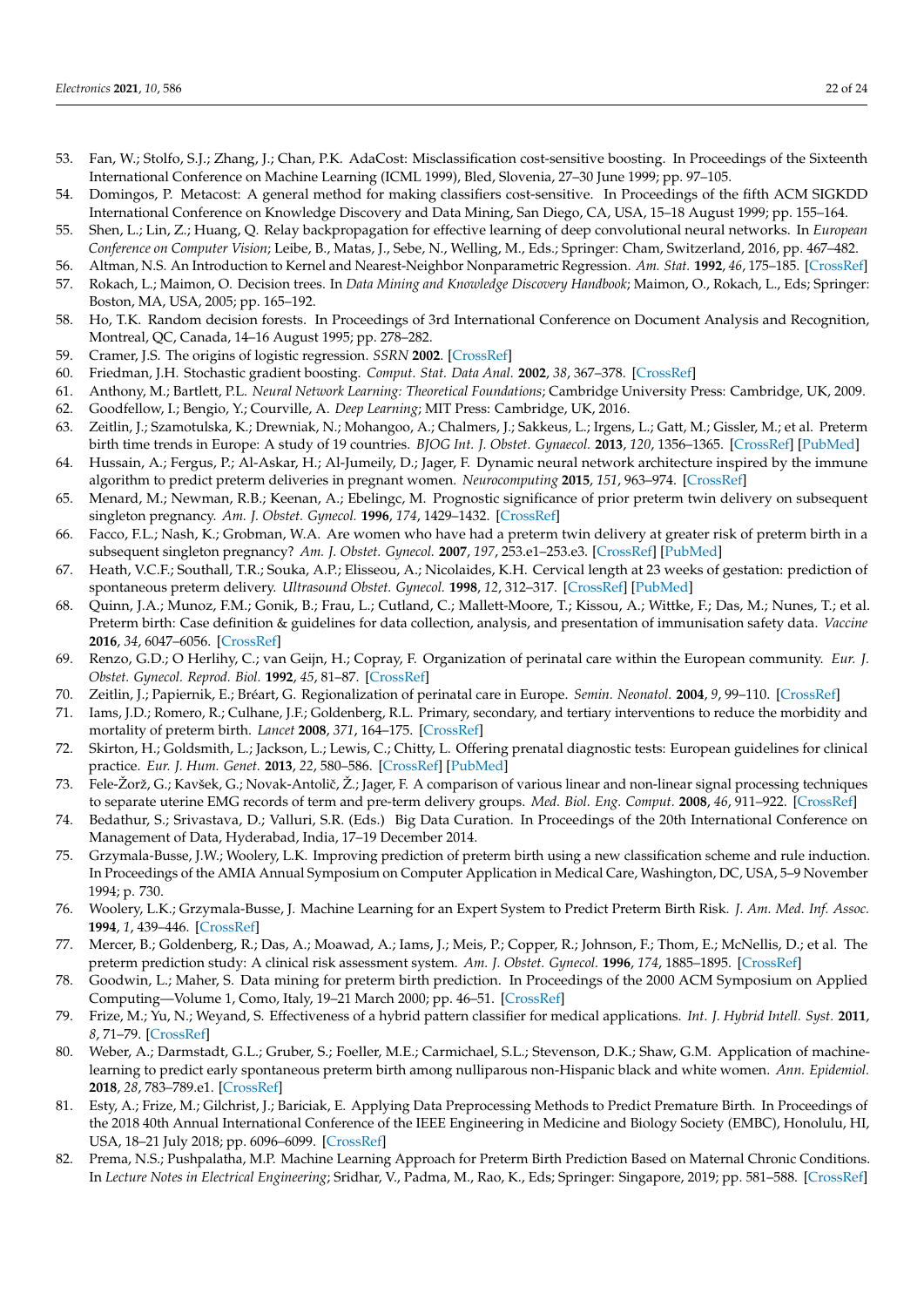- <span id="page-22-0"></span>83. Lee, K.S.; Ahn, K.H. Artificial Neural Network Analysis of Spontaneous Preterm Labor and Birth and Its Major Determinants. *J. Korean Med. Sci.* **2019**, *34*. [\[CrossRef\]](http://dx.doi.org/10.3346/jkms.2019.34.e128)
- <span id="page-22-1"></span>84. Rawashdeh, H.; Awawdeh, S.; Shannag, F.; Henawi, E.; Faris, H.; Obeid, N.; Hyett, J. Intelligent system based on data mining techniques for prediction of preterm birth for women with cervical cerclage. *Comput. Biol. Chem.* **2020**, *85*, 107233. [\[CrossRef\]](http://dx.doi.org/10.1016/j.compbiolchem.2020.107233)
- <span id="page-22-2"></span>85. Koivu, A.; Sairanen, M. Predicting risk of stillbirth and preterm pregnancies with machine learning. *Health Inf. Sci. Syst.* **2020**, *8*. [\[CrossRef\]](http://dx.doi.org/10.1007/s13755-020-00105-9)
- <span id="page-22-3"></span>86. Sadi-Ahmed, N.; Kacha, B.; Taleb, H.; Kedir-Talha, M. Relevant Features Selection for Automatic Prediction of Preterm Deliveries from Pregnancy ElectroHysterograhic (EHG) records. *J. Med. Syst.* **2017**, *41*. [\[CrossRef\]](http://dx.doi.org/10.1007/s10916-017-0847-8) [\[PubMed\]](http://www.ncbi.nlm.nih.gov/pubmed/29128973)
- <span id="page-22-4"></span>87. Despotovic, D.; Zec, A.; Mladenovic, K.; Radin, N.; Turukalo, T.L. A Machine Learning Approach for an Early Prediction of Preterm Delivery. In Proceedings of the 2018 IEEE 16th International Symposium on Intelligent Systems and Informatics (SISY), Subotica, Serbia, 13–15 September 2018; pp. 265–270. [\[CrossRef\]](http://dx.doi.org/10.1109/sisy.2018.8524818)
- <span id="page-22-5"></span>88. Chen, L.; Xu, H. Deep neural network for semi-automatic classification of term and preterm uterine recordings. *Artif. Intell. Med.* **2020**, *105*, 101861. [\[CrossRef\]](http://dx.doi.org/10.1016/j.artmed.2020.101861) [\[PubMed\]](http://www.ncbi.nlm.nih.gov/pubmed/32505424)
- <span id="page-22-6"></span>89. Degbedzui, D.K.; Yüksel, M.E. Accurate diagnosis of term–preterm births by spectral analysis of electrohysterography signals. *Comput. Biol. Med.* **2020**, *119*, 103677. [\[CrossRef\]](http://dx.doi.org/10.1016/j.compbiomed.2020.103677)
- <span id="page-22-7"></span>90. Maner, W.L.; Garfield, R.E. Identification of Human Term and Preterm Labor using Artificial Neural Networks on Uterine Electromyography Data. *Ann. Biomed. Eng.* **2007**, *35*, 465–473. [\[CrossRef\]](http://dx.doi.org/10.1007/s10439-006-9248-8)
- <span id="page-22-8"></span>91. Most, O.; Langer, O.; Kerner, R.; David, G.B.; Calderon, I. Can myometrial electrical activity identify patients in preterm labor? *Am. J. Obstet. Gynecol.* **2008**, *199*, 378.e1–378.e6. [\[CrossRef\]](http://dx.doi.org/10.1016/j.ajog.2008.08.003)
- <span id="page-22-9"></span>92. Bode, O. Das elektrohysterogramm. *Archiv Gynäkologie* **1931**, *146*, 123–128. [\[CrossRef\]](http://dx.doi.org/10.1007/BF01809524)
- <span id="page-22-10"></span>93. Rabotti, C. *Characterization of Uterine Activity by Electrohysterography*; Eindhoven University of Technology: Eindhoven, The Netherlands, 2010. [\[CrossRef\]](http://dx.doi.org/10.6100/IR672724)
- <span id="page-22-11"></span>94. Goldberger, A.L.; Amaral, L.A.N.; Glass, L.; Hausdorff, J.M.; Ivanov, P.C.; Mark, R.G.; Mietus, J.E.; Moody, G.B.; Peng, C.K.; Stanley, H.E. PhysioBank, PhysioToolkit, and PhysioNet: components of a new research resource for complex physiologic signals. *Circulation* **2000**, *101*. [\[CrossRef\]](http://dx.doi.org/10.1161/01.CIR.101.23.e215)
- <span id="page-22-12"></span>95. Sammut, C.; Webb, G.I. (Eds.) *Encyclopedia of Machine Learning*; Springer: Cham, Switzerland, 2010. [\[CrossRef\]](http://dx.doi.org/10.1007/978-0-387-30164-8)
- <span id="page-22-13"></span>96. Fawcett, T. An introduction to ROC analysis. *Pattern Recognit. Lett.* **2006**, *27*, 861–874. [\[CrossRef\]](http://dx.doi.org/10.1016/j.patrec.2005.10.010)
- <span id="page-22-14"></span>97. Widyanto, M.R.; Nobuhara, H.; Kawamoto, K.; Hirota, K.; Kusumoputro, B. Improving recognition and generalization capability of back-propagation NN using a self-organized network inspired by immune algorithm (SONIA). *Appl. Soft Comput.* **2005**, *6*, 72–84. [\[CrossRef\]](http://dx.doi.org/10.1016/j.asoc.2004.10.008)
- <span id="page-22-15"></span>98. Huang, N.E.; Shen, Z.; Long, S.R.; Wu, M.C.; Shih, H.H.; Zheng, Q.; Yen, N.C.; Tung, C.C.; Liu, H.H. The empirical mode decomposition and the Hilbert spectrum for nonlinear and non-stationary time series analysis. *Proc. R. Soc. Lond. A.* **1998**, *454*, 903–995. [\[CrossRef\]](http://dx.doi.org/10.1098/rspa.1998.0193)
- <span id="page-22-16"></span>99. Cawley, G.C.; Talbot, N.L. On over-fitting in model selection and subsequent selection bias in performance evaluation. *J. Mach. Learn. Res.* **2010**, *11*, 2079–2107.
- <span id="page-22-17"></span>100. Jager, F.; Libenšek, S.; Geršak, K. Characterization and automatic classification of preterm and term uterine records. *PLoS ONE* **2018**, *13*, e0202125. [\[CrossRef\]](http://dx.doi.org/10.1371/journal.pone.0202125)
- <span id="page-22-18"></span>101. Grzymala-Busse, J.W. LERS-A System for Learning from Examples Based on Rough Sets. In *Intelligent Decision Support;* Słowiński, R., Eds.; Springer: Dordrecht, The Netherlands, 1992; pp. 3–18. [\[CrossRef\]](http://dx.doi.org/10.1007/978-94-015-7975-9_1)
- <span id="page-22-19"></span>102. Vega, F.; Matías, J.; Andrade, M.; Reigosa, M.; Covelo, E. Classification and regression trees (CARTs) for modelling the sorption and retention of heavy metals by soil. *J. Hazard. Mater.* **2009**, *167*, 615–624. [\[CrossRef\]](http://dx.doi.org/10.1016/j.jhazmat.2009.01.016)
- <span id="page-22-20"></span>103. Van der Maaten, L.; Hinton, G. Visualizing data using t-SNE. *J. Mach. Learn. Res.* **2008**, *9*. Available online: [https:](https://www.jmlr.org/papers/volume9/vandermaaten08a/vandermaaten08a.pdf?fbclid=IwAR0Bgg1eA5TFmqOZeCQXsIoL6PKrVXUFaskUKtg6yBhVXAFFvZA6yQiYx-M) [//www.jmlr.org/papers/volume9/vandermaaten08a/vandermaaten08a.pdf?fbclid=IwAR0Bgg1eA5TFmqOZeCQXsIoL6](https://www.jmlr.org/papers/volume9/vandermaaten08a/vandermaaten08a.pdf?fbclid=IwAR0Bgg1eA5TFmqOZeCQXsIoL6PKrVXUFaskUKtg6yBhVXAFFvZA6yQiYx-M) [PKrVXUFaskUKtg6yBhVXAFFvZA6yQiYx-M](https://www.jmlr.org/papers/volume9/vandermaaten08a/vandermaaten08a.pdf?fbclid=IwAR0Bgg1eA5TFmqOZeCQXsIoL6PKrVXUFaskUKtg6yBhVXAFFvZA6yQiYx-M) (accessed on 3 March 2021).
- <span id="page-22-21"></span>104. Azur, M.J.; Stuart, E.A.; Frangakis, C.; Leaf, P.J. Multiple imputation by chained equations: What is it and how does it work? *Int. J. Methods Psychiatr. Res.* **2011**, *20*, 40–49. [\[CrossRef\]](http://dx.doi.org/10.1002/mpr.329) [\[PubMed\]](http://www.ncbi.nlm.nih.gov/pubmed/21499542)
- <span id="page-22-22"></span>105. Salzberg, S.L. C4.5: Programs for Machine Learning by J. Ross Quinlan. Morgan Kaufmann Publishers, Inc., 1993. *Mach. Learn.* **1994**, *16*, 235–240. [\[CrossRef\]](http://dx.doi.org/10.1007/BF00993309)
- <span id="page-22-23"></span>106. Hochreiter, S.; Schmidhuber, J. Long Short-Term Memory. *Neural Comput.* **1997**, *9*, 1735–1780. [\[CrossRef\]](http://dx.doi.org/10.1162/neco.1997.9.8.1735)
- <span id="page-22-24"></span>107. Mikolov, T.; Sutskever, I.; Chen, K.; Corrado, G.; Dean, J. Distributed representations of words and phrases and their compositionality. *arXiv* **2013**, arXiv:1310.4546.
- <span id="page-22-25"></span>108. Ronneberger, O.; Fischer, P.; Brox, T. U-Net: Convolutional Networks for Biomedical Image Segmentation. In *Lecture Notes in Computer Science*; Navab, N., Hornegger, J., Wells, W., Frangi, A., Eds.; Springe: Cham, Switzerland, 2015; pp. 234–241. [\[CrossRef\]](http://dx.doi.org/10.1007/978-3-319-24574-4_28)
- <span id="page-22-26"></span>109. Sochacki-Wójcicka, N.; Wojcicki, J.; Bomba-Opon, D.; Wielgos, M. Anterior cervical angle as a new biophysical ultrasound marker for prediction of spontaneous preterm birth. *Ultrasound Obstet. Gynecol.* **2015**, *46*, 377–378. [\[CrossRef\]](http://dx.doi.org/10.1002/uog.14801)
- <span id="page-22-27"></span>110. Mehta, S.; Mercan, E.; Bartlett, J.; Weaver, D.; Elmore, J.G.; Shapiro, L. Y-Net: Joint segmentation and classification for diagnosis of breast biopsy images. In *International Conference on Medical Image Computing and Computer-Assisted Intervention*; Frangi, A., Schnabel, J., Davatzikos, C., Alberola-López, C., Fichtinger, G., Eds.; Springer: Cham, Switzerland, 2018; pp. 893–901.
- <span id="page-22-28"></span>111. Romero, R.; Dey, S.K.; Fisher, S.J. Preterm labor: One syndrome, many causes. *Science* **2014**, *345*, 760–765. [\[CrossRef\]](http://dx.doi.org/10.1126/science.1251816)